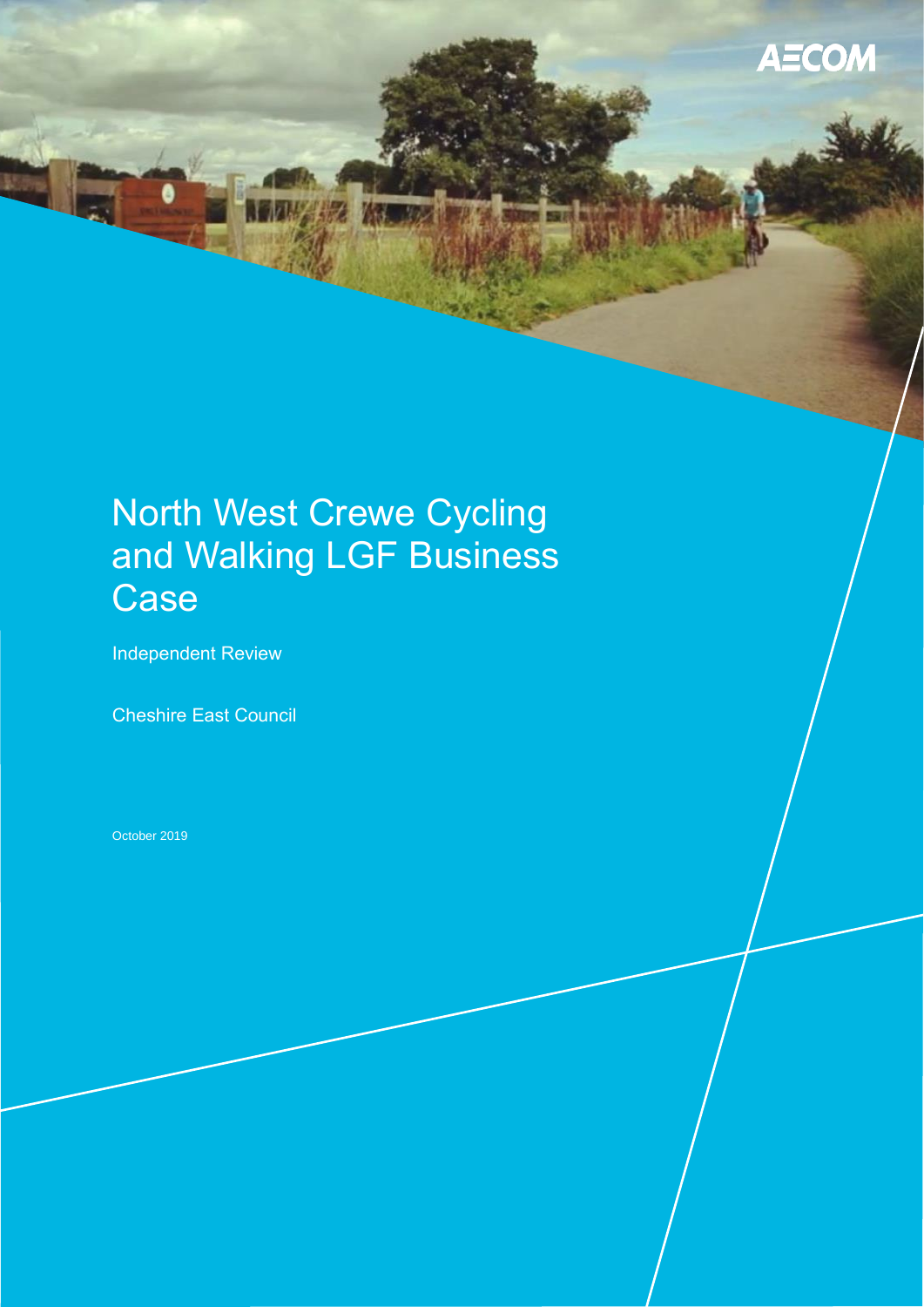### Quality information

| David Arthur<br>Katrina Keddie<br><b>Timothy Vincent</b><br>Sam Gibb<br>Graduate Consultant<br><b>Principal Consultant</b><br><b>Senior Consultant</b><br><b>Revision date</b><br><b>Revision</b><br><b>Authorized</b><br><b>Position</b><br><b>Details</b><br><b>Name</b> |                          |  |  |
|----------------------------------------------------------------------------------------------------------------------------------------------------------------------------------------------------------------------------------------------------------------------------|--------------------------|--|--|
| <b>Revision History</b>                                                                                                                                                                                                                                                    | <b>Regional Director</b> |  |  |
|                                                                                                                                                                                                                                                                            |                          |  |  |
|                                                                                                                                                                                                                                                                            |                          |  |  |
| David Arthur<br>$\mathbf{1}$<br>Draft v1<br>DA<br>30.10.2019                                                                                                                                                                                                               | <b>Regional Director</b> |  |  |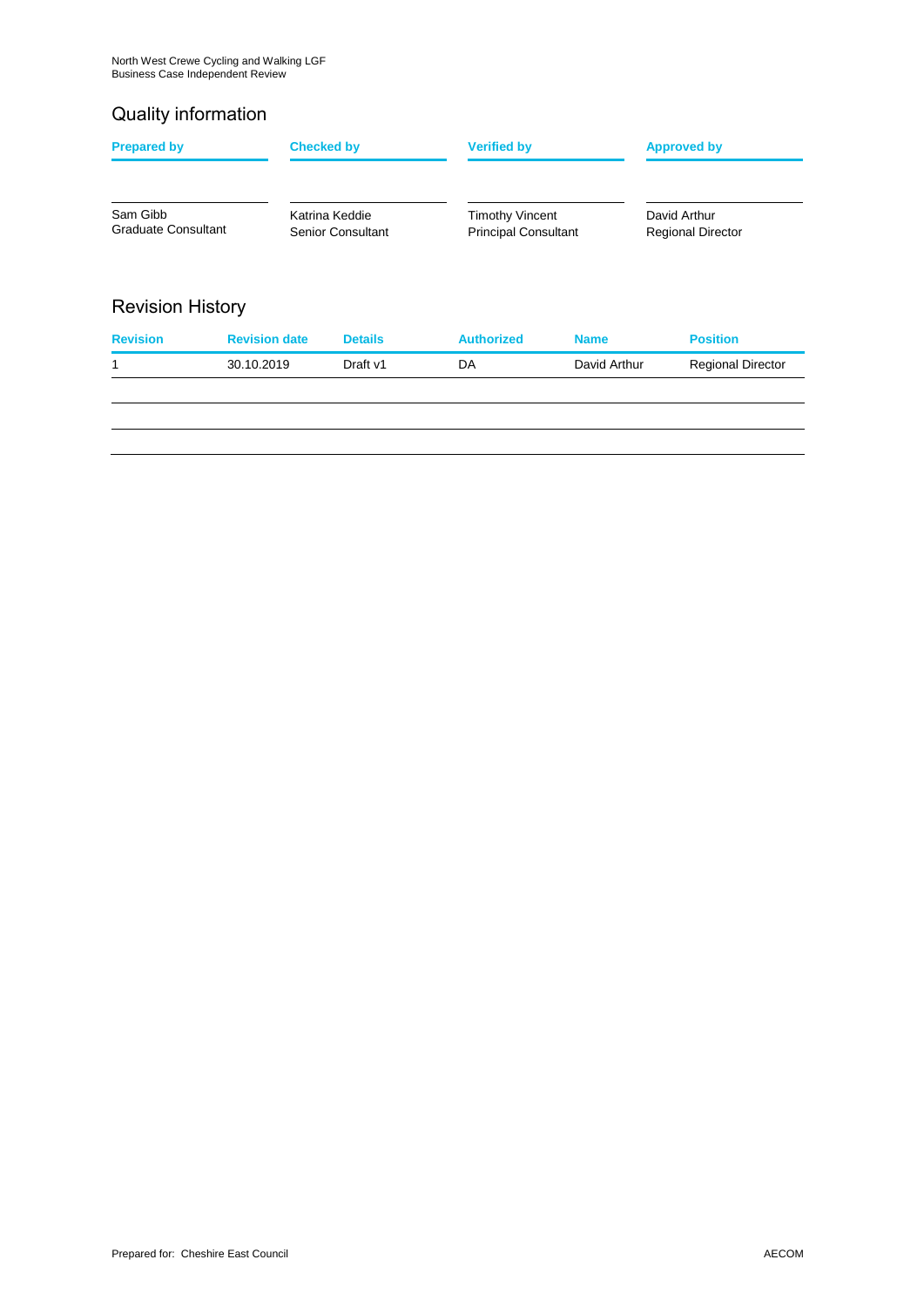### Prepared for:

Cheshire East Council John Davies Strategic Infrastructure Manager 6 th Floor, Delamere House Delamere Street Crewe CW1 2LL

### Prepared by:

David Arthur Regional Director T: +44-161-601-1725 M: +44-7795-666-945 E: david.arthur@aecom.com

AECOM Limited 1 New York Street Manchester M1 4HD UK

T: +44 161 601 1700 aecom.com

© 2018 AECOM Limited. All Rights Reserved.

This document has been prepared by AECOM Limited ("AECOM") for sole use of our client (the "Client") in accordance with generally accepted consultancy principles, the budget for fees and the terms of reference agreed between AECOM and the Client. Any information provided by third parties and referred to herein has not been checked or verified by AECOM, unless otherwise expressly stated in the document. No third party may rely upon this document without the prior and express written agreement of AECOM.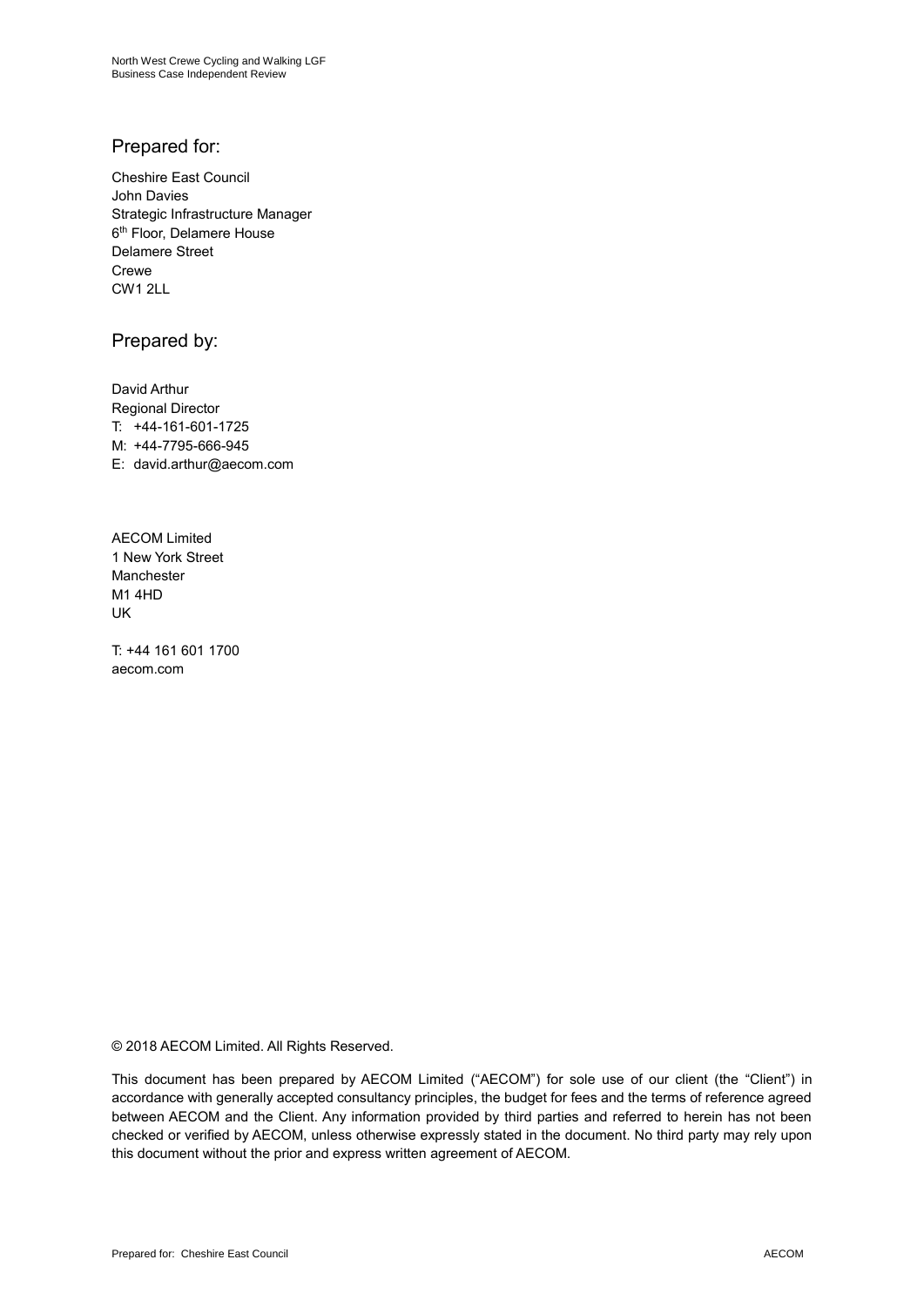## **Table of Contents**

### **Tables**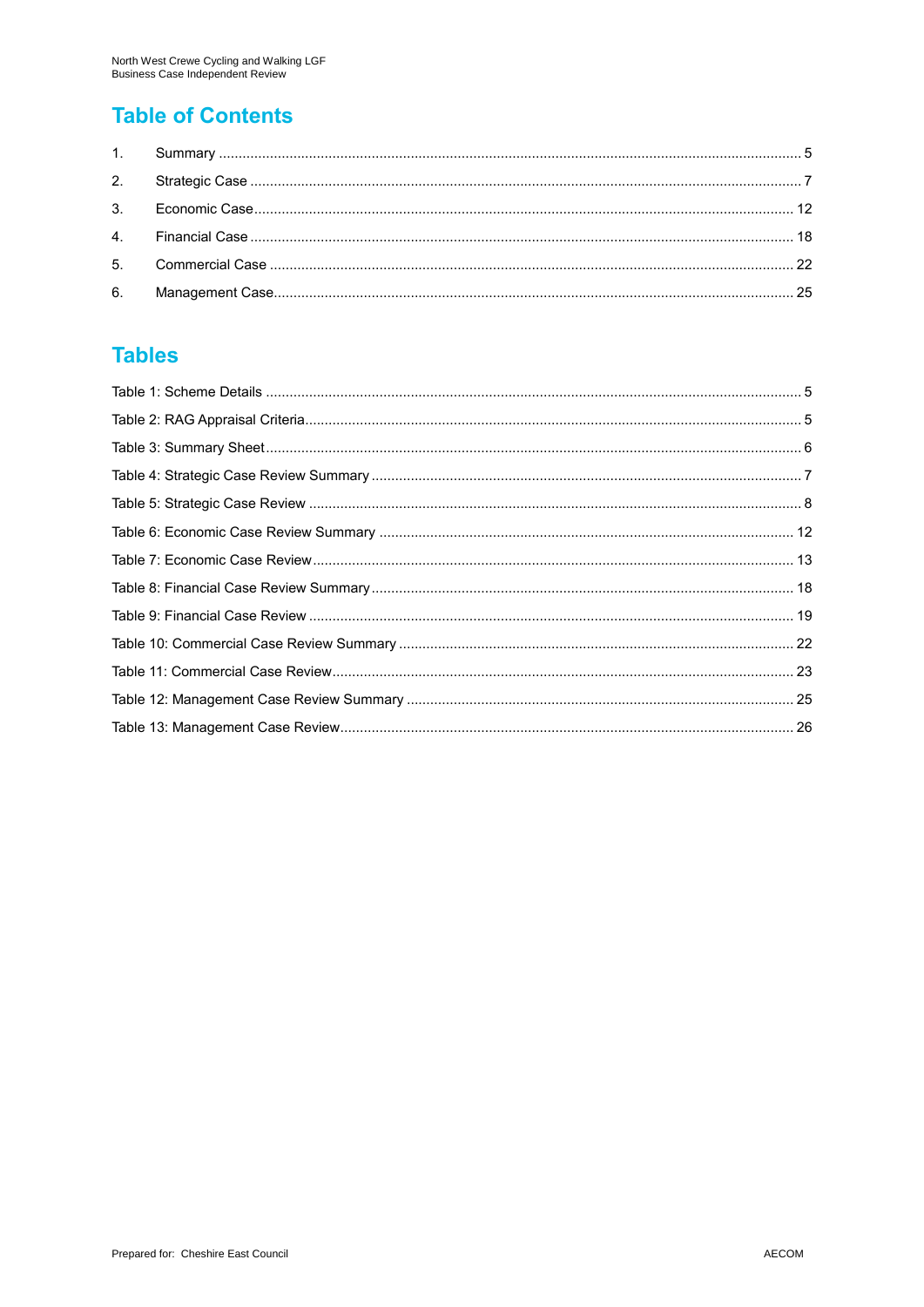### **1. Summary**

AECOM has been commissioned by Cheshire East Council to undertake an independent review of the North West Crewe Cycling and Walking LGF Business Case. The review is a requirement of the Cheshire and Warrington Enterprise Partnership (C&W LEP) for the release of monies devolved to the LEP under the Local Growth Fund.

The proposed North West Crewe Cycling and Walking LGF scheme is being promoted by Cheshire East Council. The review of the business case documentation has been undertaken based on a RAG appraisal light template (26.06.2019), which has been adopted by the C&W LEP as part of their Growth Programme Assurance and Accountability Framework.

| <b>Project Title</b>      | North West Crewe Cycling and Walking Link                                                                                                                                                                                                                                                                                    |  |  |  |
|---------------------------|------------------------------------------------------------------------------------------------------------------------------------------------------------------------------------------------------------------------------------------------------------------------------------------------------------------------------|--|--|--|
| <b>Scheme Promoter</b>    | <b>Cheshire East Council</b>                                                                                                                                                                                                                                                                                                 |  |  |  |
| <b>Document Reviewed</b>  | <b>Outline Business Case</b>                                                                                                                                                                                                                                                                                                 |  |  |  |
| <b>Permission Sought</b>  | Full approval                                                                                                                                                                                                                                                                                                                |  |  |  |
| Date of Submission        | 17 <sup>th</sup> October 2019                                                                                                                                                                                                                                                                                                |  |  |  |
| Date of Review            | 30 <sup>th</sup> October 2019                                                                                                                                                                                                                                                                                                |  |  |  |
| <b>Scheme Description</b> | The scheme is a strategic cycling and walking link into the heart of the<br>North West Crewe development area providing connectivity from Crewe<br>and Nantwich to:<br>1600 new jobs;<br>$\bullet$<br>1750 new dwellings;<br>$\bullet$<br>the Bentley strategic employment site (currently employs 4500 staff);<br>$\bullet$ |  |  |  |
|                           | Leighton Hospital; and<br>$\bullet$<br>Other existing residential areas.<br>The route will also connect into the existing Connect2 cycle route.                                                                                                                                                                              |  |  |  |

#### **Table 1: Scheme Details**

The RAG appraisal criteria are outlined below and have been used to assess individual criteria, the cases, and the business case overall.

#### **Table 2: RAG Appraisal Criteria**

| Requirements fully met - No issues of note with the submission.          |
|--------------------------------------------------------------------------|
| Requirements substantially met - Minor issues exist with the submission. |
| Requirements partially met - Medium issues exist with the submission.    |
| <b>Requirements not met - Critical issues exist with the submission.</b> |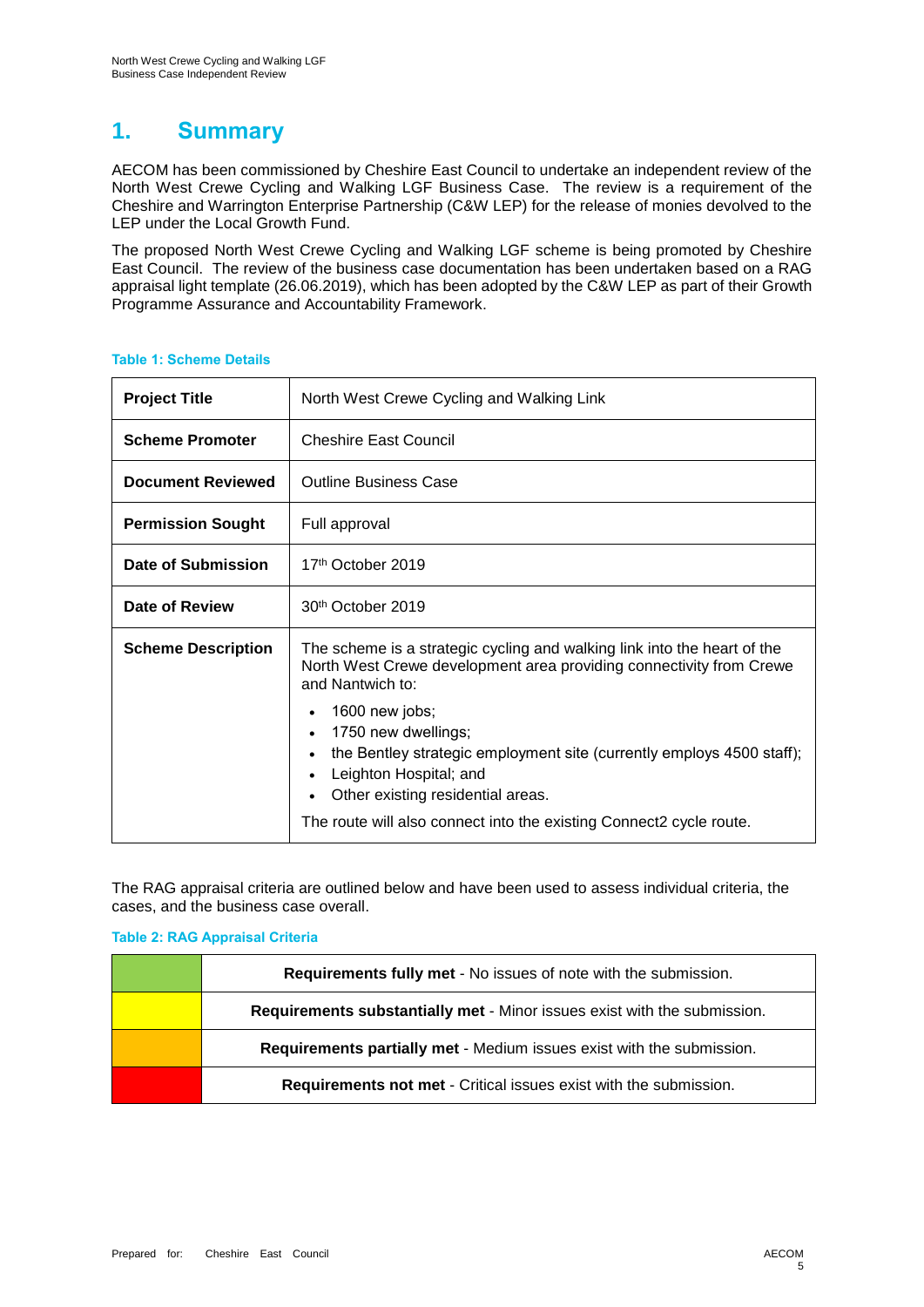### **Table 3: Summary Sheet**

| <b>Overall Score</b>                            | <b>Requirements partially met</b>                                                                                                                                                                                                                                                                                                                                                                                                                                                                                                                                                                                                                                                                                                                 |                                                                                                                                                                                                                                                                                                                                                                                                                                                                                                                                                                                                      |  |  |  |  |  |
|-------------------------------------------------|---------------------------------------------------------------------------------------------------------------------------------------------------------------------------------------------------------------------------------------------------------------------------------------------------------------------------------------------------------------------------------------------------------------------------------------------------------------------------------------------------------------------------------------------------------------------------------------------------------------------------------------------------------------------------------------------------------------------------------------------------|------------------------------------------------------------------------------------------------------------------------------------------------------------------------------------------------------------------------------------------------------------------------------------------------------------------------------------------------------------------------------------------------------------------------------------------------------------------------------------------------------------------------------------------------------------------------------------------------------|--|--|--|--|--|
| Overall<br><b>AECOM</b><br><b>Comments</b>      |                                                                                                                                                                                                                                                                                                                                                                                                                                                                                                                                                                                                                                                                                                                                                   | The review notes the vast majority of the questions within the application form have been<br>answered with clear and concise information. Whilst four of the five cases are assessed<br>as 'Requirements Substantially Met', the current status of statutory approvals and<br>consents, influences the overall assessment which is 'Requirements Partially Met.'                                                                                                                                                                                                                                     |  |  |  |  |  |
|                                                 | The Strategic Case and Economic Case largely meet the identified requirements. The<br>Strategic Case includes a review of the existing policies and evidence that supports the<br>case for change, as well as setting out the objectives and option assessment.                                                                                                                                                                                                                                                                                                                                                                                                                                                                                   |                                                                                                                                                                                                                                                                                                                                                                                                                                                                                                                                                                                                      |  |  |  |  |  |
|                                                 | The Financial Case sets out the funding requirement for the scheme. The total cost<br>estimate for the scheme is £1,850,000 including 15% risk. Cheshire East Council is to<br>provide £450,000 in capital funding (24%), with the remaining to be provided via section<br>106 (£300,000; 16%) and LTP active travel allocations (£400,000; 22%). The C&W LEP<br>is set to provide 38% via the Local Growth Fund (£700,000). The funding from the C&W<br>LEP is dependent on the successful outcome from the submission of the Outline<br>Business Case (subject of this review) given full approval is sort.                                                                                                                                     |                                                                                                                                                                                                                                                                                                                                                                                                                                                                                                                                                                                                      |  |  |  |  |  |
|                                                 | The Commercial Case includes a clear procurement strategy with a single procurement<br>route for the delivery of the scheme identified. The Business Case notes a Cabinet paper<br>is anticipated for November 2019 to appoint Ringway Jacobs for detailed design.<br>Management Case: The key risks associated with the scheme, relate to approvals and<br>consents, are set out below:                                                                                                                                                                                                                                                                                                                                                          |                                                                                                                                                                                                                                                                                                                                                                                                                                                                                                                                                                                                      |  |  |  |  |  |
|                                                 |                                                                                                                                                                                                                                                                                                                                                                                                                                                                                                                                                                                                                                                                                                                                                   |                                                                                                                                                                                                                                                                                                                                                                                                                                                                                                                                                                                                      |  |  |  |  |  |
|                                                 |                                                                                                                                                                                                                                                                                                                                                                                                                                                                                                                                                                                                                                                                                                                                                   | Planning application currently being prepared (to be submitted November 2019<br>$-$ assessment period Q4, 2019/20, Q1, 2020/21).                                                                                                                                                                                                                                                                                                                                                                                                                                                                     |  |  |  |  |  |
|                                                 | Land required for stage 1 is at advanced stage but not yet complete. A plan is<br>$\bullet$<br>in place with Heads of Terms being finalised for Stage 1 land.                                                                                                                                                                                                                                                                                                                                                                                                                                                                                                                                                                                     |                                                                                                                                                                                                                                                                                                                                                                                                                                                                                                                                                                                                      |  |  |  |  |  |
|                                                 |                                                                                                                                                                                                                                                                                                                                                                                                                                                                                                                                                                                                                                                                                                                                                   | Land to progress Section 2 requires a Compulsory Purchase Order (CPO).                                                                                                                                                                                                                                                                                                                                                                                                                                                                                                                               |  |  |  |  |  |
|                                                 | $\bullet$                                                                                                                                                                                                                                                                                                                                                                                                                                                                                                                                                                                                                                                                                                                                         | Housing planning applications for Leighton submitted (currently being<br>considered) - will inform the Section 106 allocations.                                                                                                                                                                                                                                                                                                                                                                                                                                                                      |  |  |  |  |  |
|                                                 | As the consents (i.e. Planning, Heads of Terms, Section 106 agreements, CPO) have<br>not been formally agreed, it is not possible to comment on any conditions attached that<br>may/may not relate to the project.                                                                                                                                                                                                                                                                                                                                                                                                                                                                                                                                |                                                                                                                                                                                                                                                                                                                                                                                                                                                                                                                                                                                                      |  |  |  |  |  |
|                                                 |                                                                                                                                                                                                                                                                                                                                                                                                                                                                                                                                                                                                                                                                                                                                                   | Consequently, the C&W LEP are recommended to note the following financial risks:                                                                                                                                                                                                                                                                                                                                                                                                                                                                                                                     |  |  |  |  |  |
|                                                 |                                                                                                                                                                                                                                                                                                                                                                                                                                                                                                                                                                                                                                                                                                                                                   | The project budget includes £300,000 from Section 106 Agreements which are<br>yet to be finalised (associated with Leighton planning applications under<br>review). Mitigation: Cheshire East Council have agreed to forward fund these<br>costs.                                                                                                                                                                                                                                                                                                                                                    |  |  |  |  |  |
|                                                 | Section 1 of the scheme is to be funded via the Local Growth Deal. Section 2 is<br>$\bullet$<br>to be funded by Cheshire East Council. This phased approach is taken to align<br>funding contributions for construction to the Local Growth Deal timescales. The<br>phased approach however does present a potential financial risk to the C&W<br>LEP as section 2 requires a CPO to secure a section of the land. As with all<br>CPO processes, there is a risk to delivery of section 2. Therefore, the potential<br>percentage contribution towards the scheme costs (i.e. over the minimum<br>contribution of one third of scheme costs) may be impacted, with section 1<br>proposed to be complete prior to finalisation of the CPO process. |                                                                                                                                                                                                                                                                                                                                                                                                                                                                                                                                                                                                      |  |  |  |  |  |
| <b>Benefit to</b><br><b>Cost Ratio</b><br>(BCR) |                                                                                                                                                                                                                                                                                                                                                                                                                                                                                                                                                                                                                                                                                                                                                   | A Value for Money (VfM) statement has been included in the Economic Case and<br>presents a BCR of 3.37 within the Base Scenario and a Low Scenario sensitivity test<br>which generates a BCR of 2.66. Therefore, both scenarios result in a BCR which<br>reflects High VfM according to DfT criteria. The VfM statement considers the BCR and<br>non-monetised benefits for walking trips that were not able to be captured within the<br>economic appraisal. The inclusion of non-monetised benefits is good and the VfM<br>statement acknowledges the BCR only provides a conservative assessment. |  |  |  |  |  |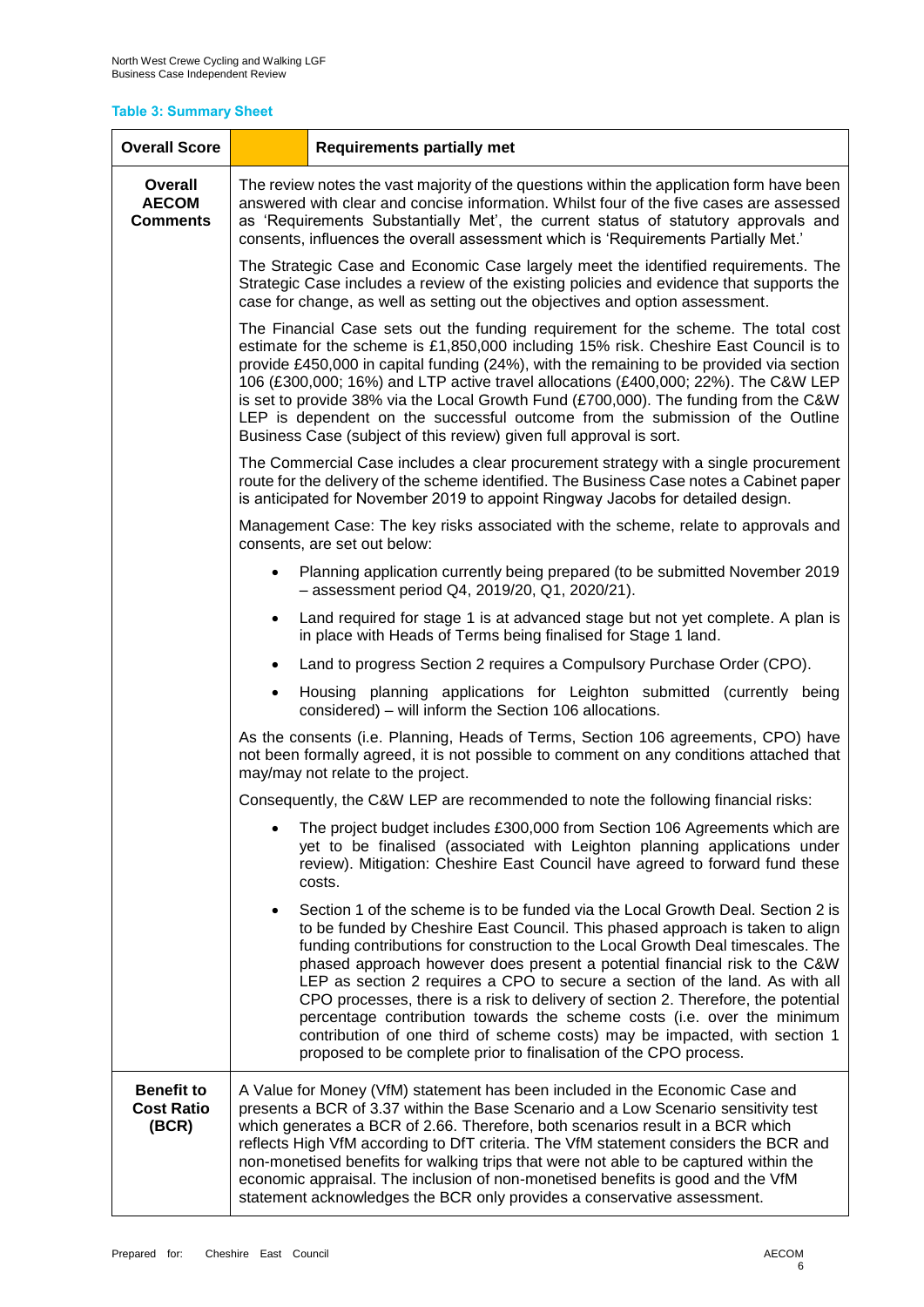# **2. Strategic Case**

### **Table 4: Strategic Case Review Summary**

| <b>Overall Score</b>            |                                                                                                                                                                                                                                                                                                                                                                                                                                                                                                                                                                                                                                                                                                                                                                                                                                                                        | Requirements substantially met.                                                                                                      |  |
|---------------------------------|------------------------------------------------------------------------------------------------------------------------------------------------------------------------------------------------------------------------------------------------------------------------------------------------------------------------------------------------------------------------------------------------------------------------------------------------------------------------------------------------------------------------------------------------------------------------------------------------------------------------------------------------------------------------------------------------------------------------------------------------------------------------------------------------------------------------------------------------------------------------|--------------------------------------------------------------------------------------------------------------------------------------|--|
| <b>AECOM</b><br><b>Comments</b> | The Strategic Case includes a review of the existing policies and evidence that<br>supports the case for change. It considers the scheme within the wider policy-fit<br>alongside its ability to overcome existing and future problems identified in the area.<br>Five project objectives have been developed which are aligned with the Cheshire East<br>Council's Local Transport Plan and linked to expected outcomes.<br>A clear list of alternative options has been identified and assessed in relation to the<br>LTP objectives and deliverability criteria. The option assessment is considered<br>proportionate for a scheme of this type.<br>Given this is considered the final approval, it is recommended that Cheshire East<br>Council make available to the C&W LEP via ongoing project reporting forums, the<br>following items, as they are finalised: |                                                                                                                                      |  |
|                                 |                                                                                                                                                                                                                                                                                                                                                                                                                                                                                                                                                                                                                                                                                                                                                                                                                                                                        |                                                                                                                                      |  |
|                                 |                                                                                                                                                                                                                                                                                                                                                                                                                                                                                                                                                                                                                                                                                                                                                                                                                                                                        |                                                                                                                                      |  |
|                                 |                                                                                                                                                                                                                                                                                                                                                                                                                                                                                                                                                                                                                                                                                                                                                                                                                                                                        |                                                                                                                                      |  |
|                                 |                                                                                                                                                                                                                                                                                                                                                                                                                                                                                                                                                                                                                                                                                                                                                                                                                                                                        | Outcomes from planned stakeholder consultation activities in October /<br>November 2019 as part of the planning application process. |  |
|                                 |                                                                                                                                                                                                                                                                                                                                                                                                                                                                                                                                                                                                                                                                                                                                                                                                                                                                        | Detailed design drawings to confirm scope to be procured.                                                                            |  |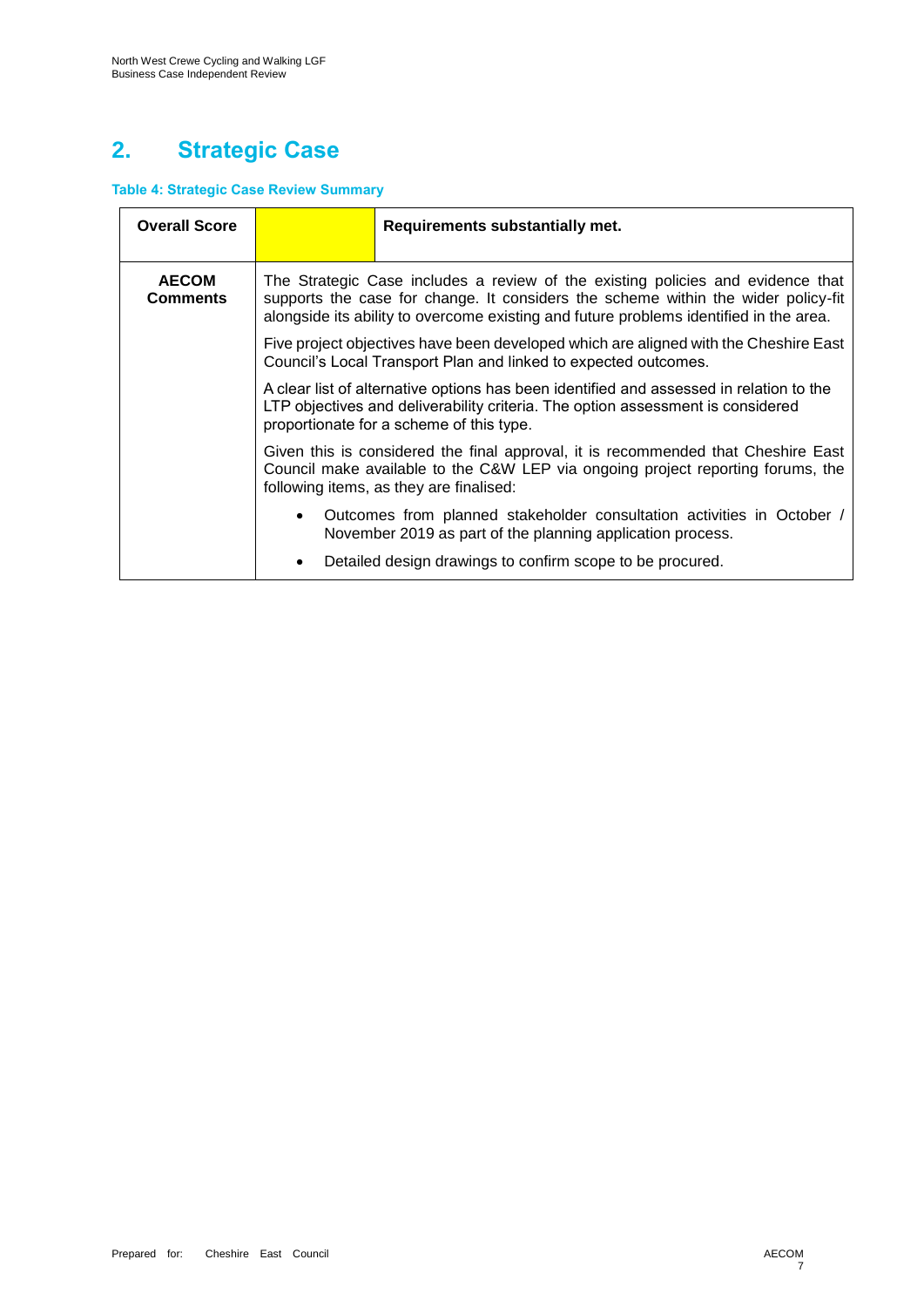#### **Table 5: Strategic Case Review**

| <b>Ref</b>     | <b>Item</b>                                                                                                                                                                                              | <b>Status</b>                         | <b>Comments</b>                                                                                                                                                                                                                                                                                                                                                                                                                                                                                                                                                                                                                                                                                                                                                                                                                                                                                                                                                                                                                                                                                                                                             |
|----------------|----------------------------------------------------------------------------------------------------------------------------------------------------------------------------------------------------------|---------------------------------------|-------------------------------------------------------------------------------------------------------------------------------------------------------------------------------------------------------------------------------------------------------------------------------------------------------------------------------------------------------------------------------------------------------------------------------------------------------------------------------------------------------------------------------------------------------------------------------------------------------------------------------------------------------------------------------------------------------------------------------------------------------------------------------------------------------------------------------------------------------------------------------------------------------------------------------------------------------------------------------------------------------------------------------------------------------------------------------------------------------------------------------------------------------------|
| S <sub>1</sub> | Is there a clear description of the<br>components of the scheme and<br>how it fits with the LEP's<br>Strategic Economic Plan (and<br>LIS) and any other strategic plans<br>e.g. Local Authority and Dft? | Requirements<br>fully met.            | The business case provides a description of the scheme which involves the delivery of a strategic<br>walking and cycling link into the North West Crewe development area. The route will be delivered in<br>three stages, extending the existing Connect2 Crewe to Nantwich Greenway northwards alongside the<br>A530. Section 1 and 2 form part of this business case, with the third phase to be subject of a separate<br>business case process. Figure 1 (section A.9) presents a map of the Scheme and illustrates its location<br>within the context of the Bentley Masterplan site and the North West Crewe Package. It is<br>recommended that detailed design drawings be made available upon completion.<br>Section A.10 identifies which strategic priorities the scheme aims to support and demonstrates how it is<br>aligned with national and local policy. The document outlines how the scheme will support the priorities<br>of C&W LEPs Strategic Economic Plan, by improving local and regional connectivity and access to the<br>labour market. In doing so, the scheme is also identified to contribute to the Constellation Partnership |
|                |                                                                                                                                                                                                          |                                       | and Crewe High Growth City strategic areas, and TfN's West and Wales Strategic Development<br>Corridor. The policy review also considers how the scheme will contribute to national and local<br>ambitions to grow cycling and walking, reduce carbon emissions and improve air quality.<br>At the local authority level, the scheme will help to reduce social inequality by addressing accessibility                                                                                                                                                                                                                                                                                                                                                                                                                                                                                                                                                                                                                                                                                                                                                      |
|                |                                                                                                                                                                                                          |                                       | to high skilled jobs at Bentley and Crewe town centre from north-west Crewe, which is an area of high<br>deprivation. The scheme objectives are mapped against the Local Plan objectives in section A.10.                                                                                                                                                                                                                                                                                                                                                                                                                                                                                                                                                                                                                                                                                                                                                                                                                                                                                                                                                   |
| <b>S2</b>      | Have the problem(s) the scheme<br>will be addressing been clearly<br>identified?                                                                                                                         |                                       | The Strategic Case provides a summary of the problems that the scheme will address (see sections<br>B.1 and B.2). Evidence is provided in relation to socio-economic, transport and development<br>constraints existing within the area and that may occur in the future. Problems include:<br>Social deprivation and access to employment opportunities;<br>$\bullet$                                                                                                                                                                                                                                                                                                                                                                                                                                                                                                                                                                                                                                                                                                                                                                                      |
|                |                                                                                                                                                                                                          | <b>Requirements</b><br>fully met.     | Low levels of physical activity amongst residents;                                                                                                                                                                                                                                                                                                                                                                                                                                                                                                                                                                                                                                                                                                                                                                                                                                                                                                                                                                                                                                                                                                          |
|                |                                                                                                                                                                                                          |                                       | Poor air quality;<br>$\bullet$                                                                                                                                                                                                                                                                                                                                                                                                                                                                                                                                                                                                                                                                                                                                                                                                                                                                                                                                                                                                                                                                                                                              |
|                |                                                                                                                                                                                                          |                                       | Congestion on the highways network; and                                                                                                                                                                                                                                                                                                                                                                                                                                                                                                                                                                                                                                                                                                                                                                                                                                                                                                                                                                                                                                                                                                                     |
|                |                                                                                                                                                                                                          |                                       | Inadequate active travel infrastructure.<br>$\bullet$                                                                                                                                                                                                                                                                                                                                                                                                                                                                                                                                                                                                                                                                                                                                                                                                                                                                                                                                                                                                                                                                                                       |
| S3             | Is there a set of specific,<br>measurable, achievable, realistic,<br>time-bound (SMART) objectives                                                                                                       | Requirements<br>substantially<br>met. | The Business Case identifies five project objectives in section A.10:<br>1. To support existing businesses such as Bentley and unlock additional jobs;                                                                                                                                                                                                                                                                                                                                                                                                                                                                                                                                                                                                                                                                                                                                                                                                                                                                                                                                                                                                      |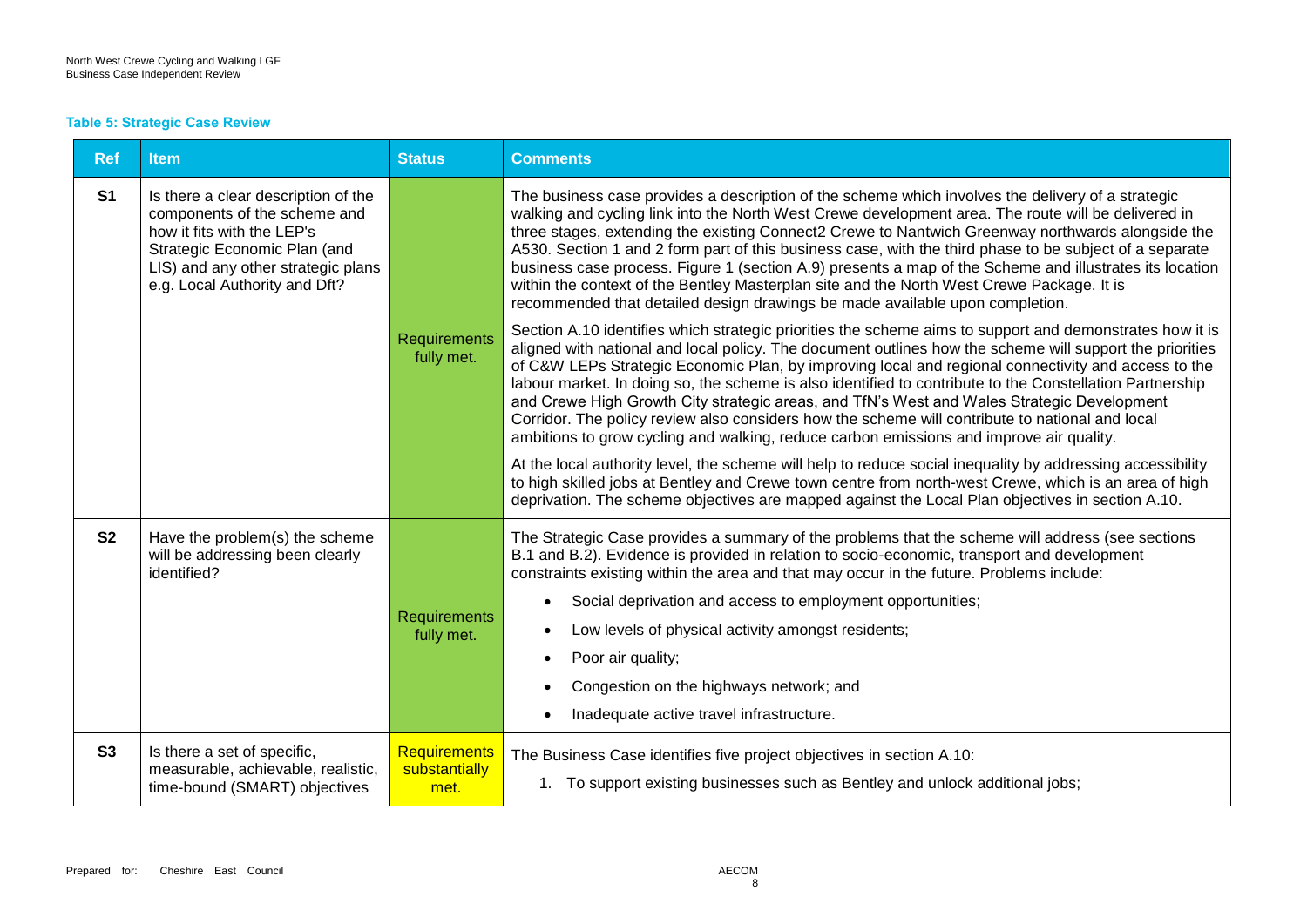| <b>Ref</b>     | <b>Item</b>                                                                                                        | <b>Status</b>                                | <b>Comments</b>                                                                                                                                                                                                                                                                                                                                                                                                                                                                                                                                                                                                                               |
|----------------|--------------------------------------------------------------------------------------------------------------------|----------------------------------------------|-----------------------------------------------------------------------------------------------------------------------------------------------------------------------------------------------------------------------------------------------------------------------------------------------------------------------------------------------------------------------------------------------------------------------------------------------------------------------------------------------------------------------------------------------------------------------------------------------------------------------------------------------|
|                | for the scheme to address the<br>problem(s) identified?                                                            |                                              | 2. To encourage active travel and an increase in physical activity;<br>To improve access to schools and education;<br>3.<br>4. To create safe routes for non-motorised users; and<br>5. To improve air quality and the environment within Crewe.<br>The objectives have been developed to align with Cheshire East Council's Local Transport Plan and<br>are presented in a table which shows how they relate to the anticipated scheme outcomes. Further<br>evidence could be provided in the Management Case to support monitoring and evaluation of the<br>objectives (i.e. to demonstrate how they are to be measured - SMART framework). |
| <b>S4</b>      | Are the expected outcomes clear<br>and how they will be assessed?                                                  | <b>Requirements</b><br>substantially<br>met. | The Business Case identifies four outcomes:<br>Supporting growth and economic strength;<br>$\bullet$<br>Ensuring accessibility to services;<br>$\bullet$<br>Protecting and improving our environment; and<br>Promoting health, wellbeing and physical activity.<br>$\bullet$<br>The anticipated outcomes are presented in section A.10 in a matrix that shows their relationship with<br>the project objectives. Further detail on monitoring and evaluation could help to clarify how the<br>outcomes will be measured and what will constitute success.                                                                                     |
| S <sub>5</sub> | Have any interdependencies<br>which may affect the delivery of<br>the scheme been identified?                      | Requirements<br>fully met.                   | The Business Case notes that this project capitalises on the opportunity created by Network Rail<br>widening the Boulderstones Bridge (on the A530) and links into the Bentley employment site and runs<br>parallel to the alignment of the Leighton Spine Road and Link Road. The interdependent projects are<br>not stated to present a challenge to delivery; ongoing discussions are continuing with Network Rail and<br>their contractor Murphys for the design tie in at Boulderstones bridge.                                                                                                                                          |
| S <sub>6</sub> | Have relevant studies and<br>technical work that has informed<br>the development of the scheme<br>been identified? | <b>Requirements</b><br>fully met.            | Section E.1 outlines the work that has taken place to date, including:<br>Feasibility and scheme option development;<br>$\bullet$<br>Pre-application scoping discussions to determine environmental requirements;<br>Environmental surveys;                                                                                                                                                                                                                                                                                                                                                                                                   |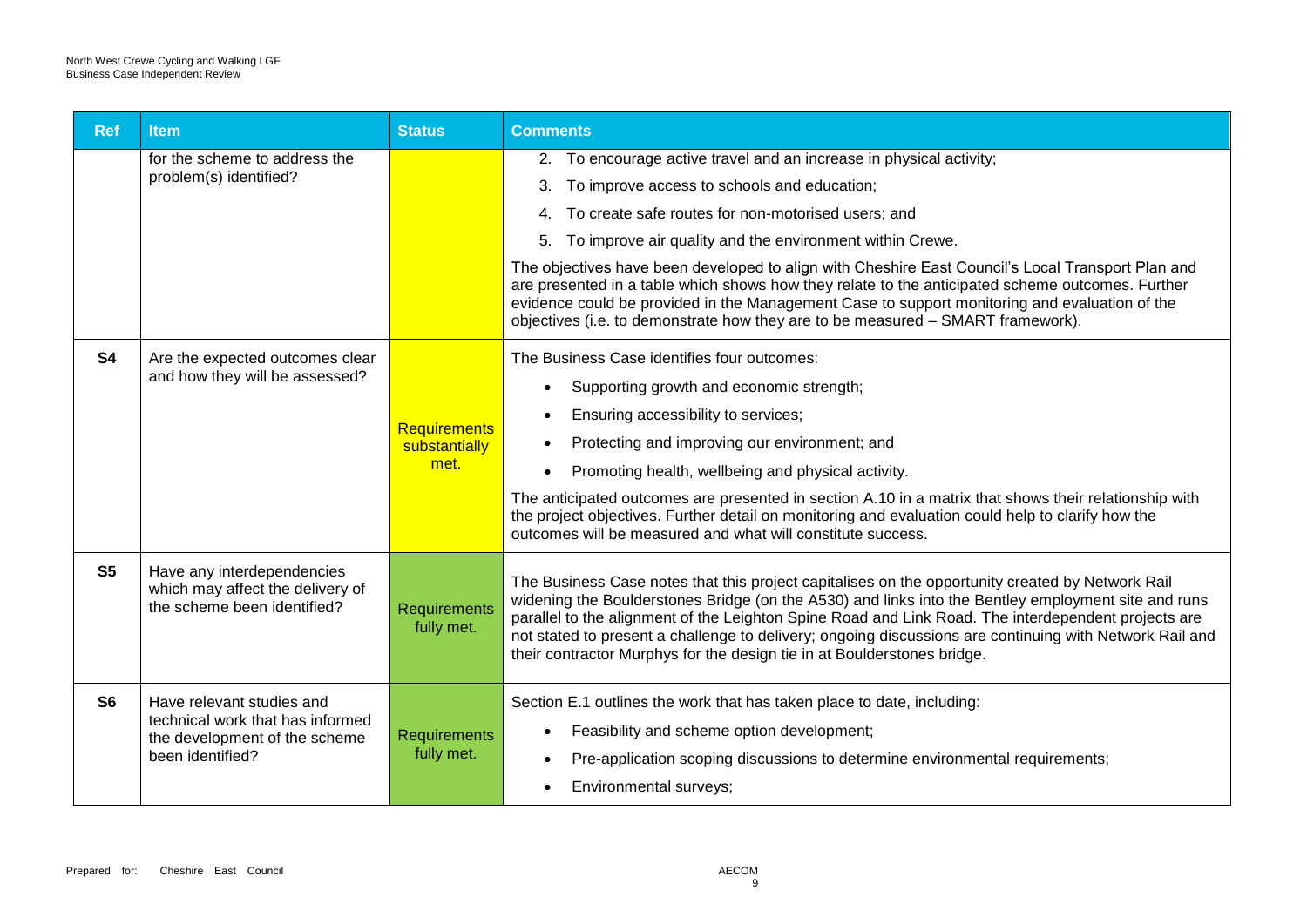| <b>Ref</b>     | <b>Item</b>                                                                               | <b>Status</b>                     | <b>Comments</b>                                                                                                                                                                                                                                                                                                                                                                                                                        |
|----------------|-------------------------------------------------------------------------------------------|-----------------------------------|----------------------------------------------------------------------------------------------------------------------------------------------------------------------------------------------------------------------------------------------------------------------------------------------------------------------------------------------------------------------------------------------------------------------------------------|
|                |                                                                                           |                                   | Progression of designs;<br>$\bullet$<br>Value for money assessment; and                                                                                                                                                                                                                                                                                                                                                                |
|                |                                                                                           |                                   | Ongoing stakeholder engagement.                                                                                                                                                                                                                                                                                                                                                                                                        |
|                |                                                                                           |                                   | The detailed documentation for the above activities is not currently appended to the business case.                                                                                                                                                                                                                                                                                                                                    |
| S7             | Have any links with other<br>schemes been articulated and<br>how they benefit each other? | Requirements<br>fully met.        | A range of links have been made to other relevant schemes in the area. The Strategic Case details<br>how the scheme will connect to the existing Connect2 Crewe to Nantwich Greenway and support<br>sustainable access to housing employment opportunities at the Bentley Campus and the NWCP<br>development site. The scheme also benefits from work Network Rail are doing to widen the<br>Boulderstones Bridge on the A530.         |
| S <sub>8</sub> | Has there been consultation with<br>stakeholders in the development<br>of the scheme?     |                                   | The key stakeholders engaged in the development of the scheme and their input are summarised in<br>section E3. Key stakeholders include Ringway Jacobs (Cheshire East Council's highways service<br>provider), Eurovia (construction and scheme delivery), Network Rail, local landowners (in relation to<br>land acquisition), Cheshire East Council's cycling and walking champion and representatives from local<br>cycling groups. |
|                |                                                                                           |                                   | The following summarises the engagement activities undertaken:                                                                                                                                                                                                                                                                                                                                                                         |
|                |                                                                                           |                                   | Engagement for the LTP in Summer 2018 more broadly for walking and cycling proposals;<br>$\bullet$                                                                                                                                                                                                                                                                                                                                     |
|                |                                                                                           | <b>Requirements</b>               | Engagement with Network Rail regarding tie in at Bouderstone Bridge;                                                                                                                                                                                                                                                                                                                                                                   |
|                |                                                                                           | fully met.                        | Engagement with land owners via agents;<br>$\bullet$                                                                                                                                                                                                                                                                                                                                                                                   |
|                |                                                                                           |                                   | Engagement with Cheshire East Cycling and Walking Champion; and                                                                                                                                                                                                                                                                                                                                                                        |
|                |                                                                                           |                                   | Stakeholder engagement specifically for this project taking place October / November 2019:<br>land owners fronting the proposed route to inform the planning application.                                                                                                                                                                                                                                                              |
|                |                                                                                           |                                   | It is recommended the outcomes from planned stakeholder consultation activities in October /<br>November 2019 be made available to C&W LEP through ongoing project reporting activities (when<br>available).                                                                                                                                                                                                                           |
| S <sub>9</sub> | Is there a robust options<br>appraisal?                                                   | <b>Requirements</b><br>fully met. | A table summarising the alternative options that were analysed during the development of the Scheme<br>is provided in section B.4 with further detail given in Annex D. The table describes the Do Nothing, Do<br>Minimum and three Do Something alternatives, including the preferred option. The alternative options                                                                                                                 |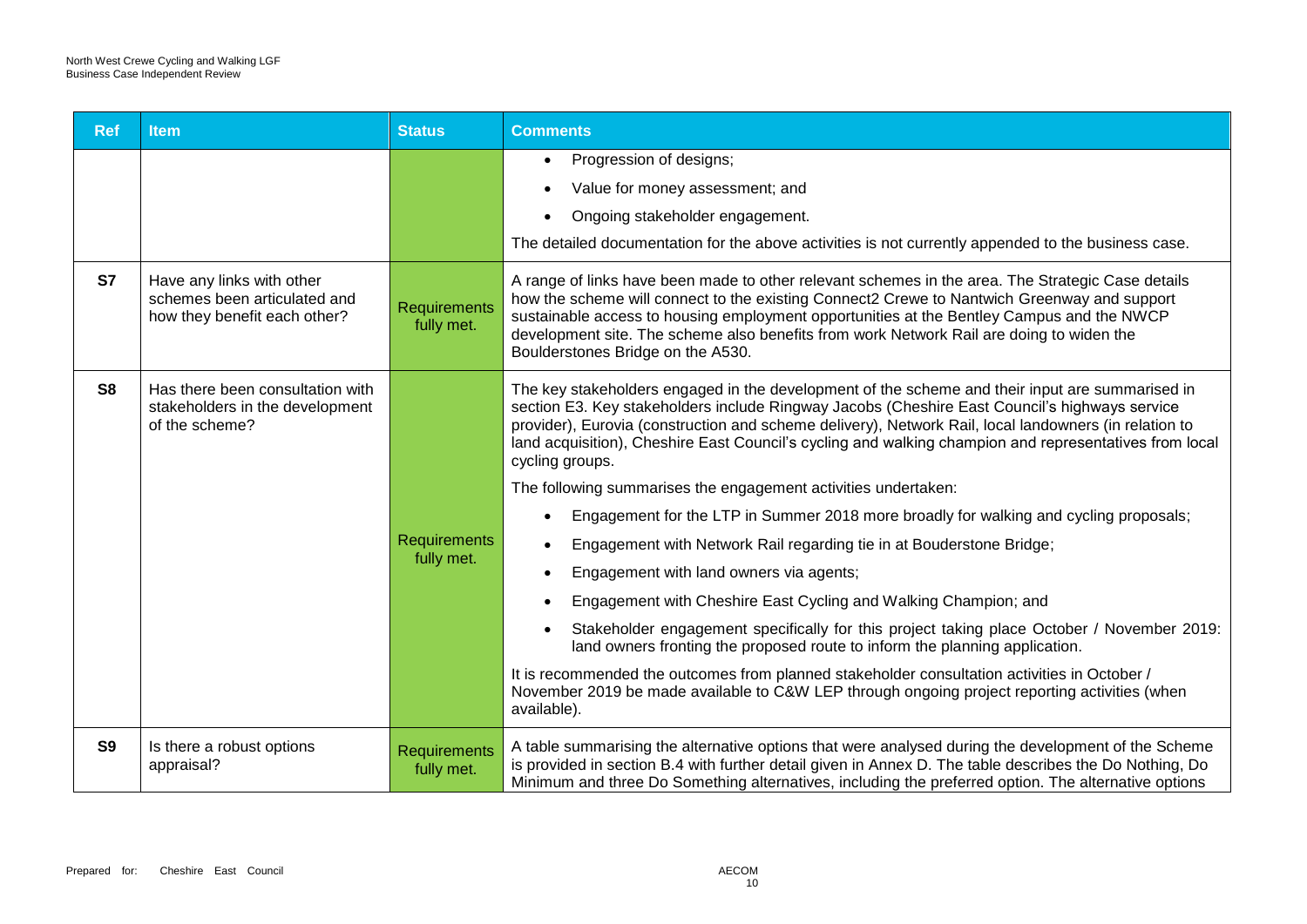| <b>Ref</b> | <b>Item</b>                                                                            | <b>Status</b>                                | <b>Comments</b>                                                                                                                                                                                                                                                                                                                                                                             |
|------------|----------------------------------------------------------------------------------------|----------------------------------------------|---------------------------------------------------------------------------------------------------------------------------------------------------------------------------------------------------------------------------------------------------------------------------------------------------------------------------------------------------------------------------------------------|
|            |                                                                                        |                                              | have been assessed using a number of criteria, including technical feasibility, value for money,<br>affordability, acceptability and alignment to the LTP objectives.                                                                                                                                                                                                                       |
| <b>S10</b> | Have details of stakeholder and<br>public consultation been provided<br>if applicable. | <b>Requirements</b><br>substantially<br>met. | Section E5 states that residents and stakeholders fronting onto the route are being consulted in<br>October / November 2019. As there is no feedback relating to the scheme specifically (at this stage),<br>the Business Case references public consultation undertaken for the Cheshire East Council's Local<br>Transport Plan (i.e. evidence of public support for active travel modes). |
|            |                                                                                        |                                              | A stakeholder engagement plan is appended to the Business Case to inform consultation activities to<br>be undertaken in October and November 2019.                                                                                                                                                                                                                                          |
|            |                                                                                        |                                              | It is recommended the outcomes from planned stakeholder consultation activities in October /<br>November 2019 be made available to C&W LEP through ongoing project reporting activities (when<br>available).                                                                                                                                                                                |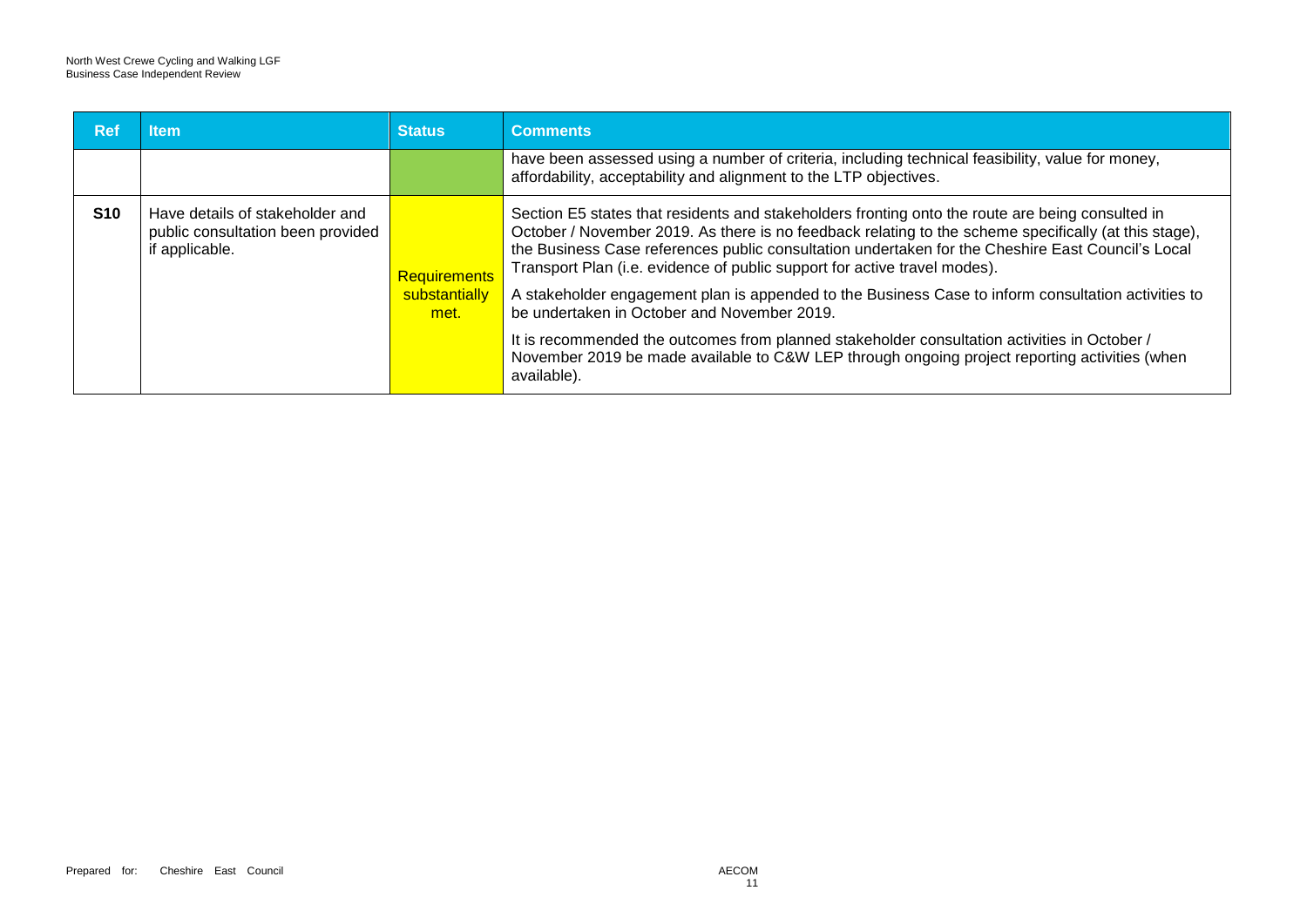# **3. Economic Case**

### **Table 6: Economic Case Review Summary**

| Overall<br><b>Score</b>         |                                                                                                                                                                                                                                                                                                                                                                                                                                                                                                                                                                                     | <b>Requirements substantially met</b>                                                                                                                                                                           |  |  |  |
|---------------------------------|-------------------------------------------------------------------------------------------------------------------------------------------------------------------------------------------------------------------------------------------------------------------------------------------------------------------------------------------------------------------------------------------------------------------------------------------------------------------------------------------------------------------------------------------------------------------------------------|-----------------------------------------------------------------------------------------------------------------------------------------------------------------------------------------------------------------|--|--|--|
| <b>AECOM</b><br><b>Comments</b> | A VfM statement has been included in the Economic Case and presents a BCR of 3.37<br>within the Base Scenario and a Low Scenario sensitivity test which generates a BCR of<br>2.66. Therefore, both scenarios result in a BCR which reflects High VfM according to DfT<br>criteria. The VfM statement considers the BCR and non-monetised benefits for walking<br>trips that were not able to be captured within the economic appraisal. The inclusion of non-<br>monetised benefits is good and the VfM statement acknowledges the BCR only provides a<br>conservative assessment. |                                                                                                                                                                                                                 |  |  |  |
|                                 |                                                                                                                                                                                                                                                                                                                                                                                                                                                                                                                                                                                     | The Economic Case notes the DfT Active Mode Appraisal Toolkit (AMAT) has been used<br>to calculate the BCR – this is considered an appropriate tool and proportionate approach<br>to the assessment of the BCR. |  |  |  |
|                                 |                                                                                                                                                                                                                                                                                                                                                                                                                                                                                                                                                                                     | Whilst not presented in the main business case, separate information was provided to the<br>reviewer to substantiate the AMAT input assumptions.                                                                |  |  |  |
|                                 |                                                                                                                                                                                                                                                                                                                                                                                                                                                                                                                                                                                     | It is recommended further information is provided to inform the GVA assessment: GVA<br>value per worker and the number of jobs that it has been applied to.                                                     |  |  |  |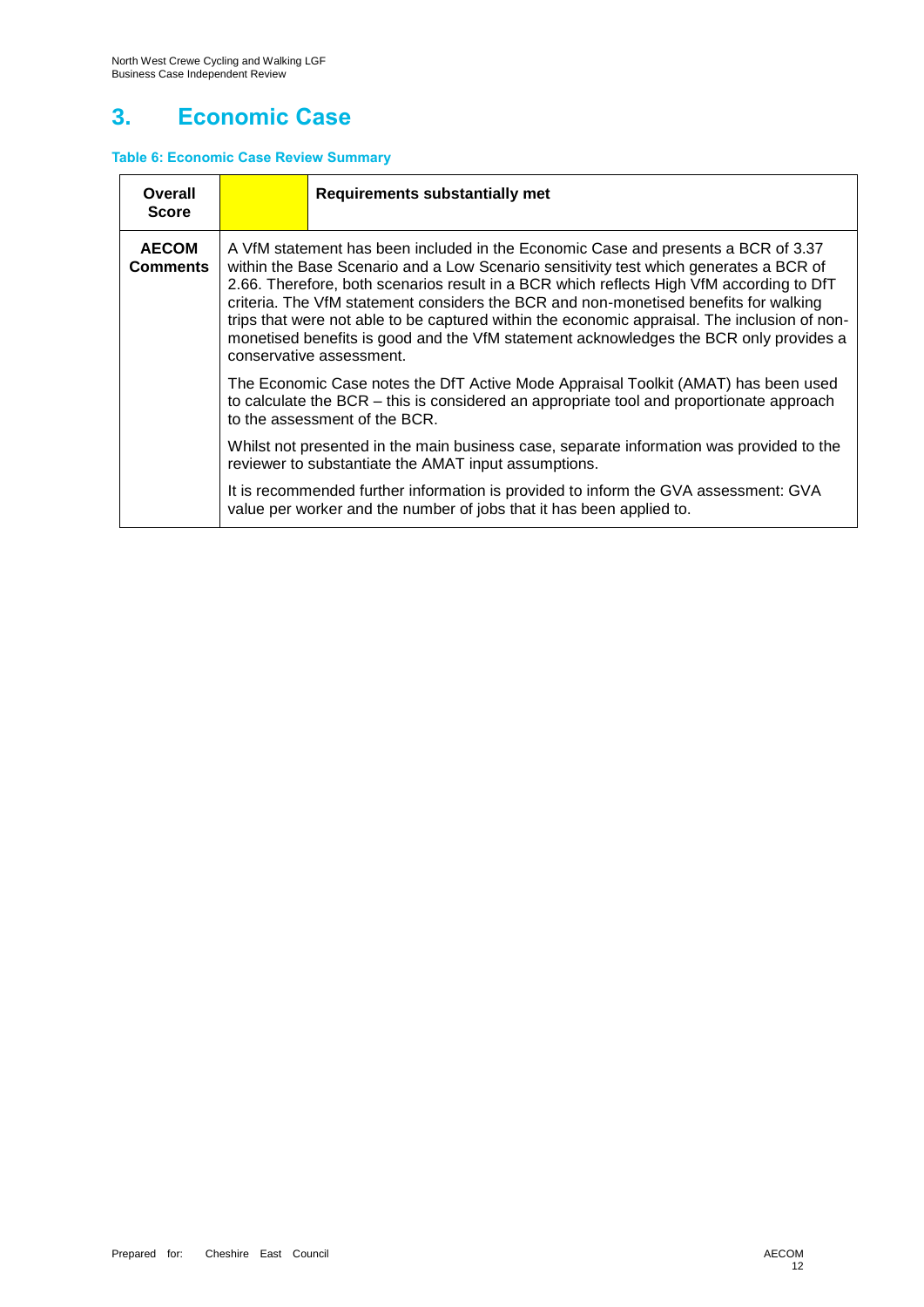#### **Table 7: Economic Case Review**

| <b>Ref</b> | <b>Item</b>                                                                                            | <b>Status</b>                 | <b>Comments</b>                                                                                                                                                                                                                                                                                                                                                        |  |
|------------|--------------------------------------------------------------------------------------------------------|-------------------------------|------------------------------------------------------------------------------------------------------------------------------------------------------------------------------------------------------------------------------------------------------------------------------------------------------------------------------------------------------------------------|--|
| E1         | Has a Value for Money Statement<br>been provided, including a BCR?                                     |                               | A VfM statement has been included in the Economic Case (Section C.4). This presents a BCR of<br>3.37 within the Base Scenario and a Low Scenario sensitivity test which generates a BCR of 2.66.<br>Therefore, both scenarios result in a BCR which reflects High VfM according to DfT criteria.                                                                       |  |
|            |                                                                                                        |                               | The results of a 'Low Scenario' sensitivity test provides greater confidence in the VfM assessment as<br>it demonstrates the scheme continues to deliver a BCR above 2, reflecting High VfM, even if the uplift<br>in demand is less than the Base Scenario. Although not critical, additional sensitivity tests could be<br>undertaken as follows:                    |  |
|            |                                                                                                        | <b>Requirements</b>           | An increase / reduction in capital costs;                                                                                                                                                                                                                                                                                                                              |  |
|            |                                                                                                        | fully met                     | Level of ongoing costs;                                                                                                                                                                                                                                                                                                                                                |  |
|            |                                                                                                        |                               | The 'High' scenario within the DfT Local Cycling and Walking Infrastructure Plan to<br>demonstrate potential; and                                                                                                                                                                                                                                                      |  |
|            |                                                                                                        |                               | The proportion of cyclists assumed to use the route.<br>$\bullet$                                                                                                                                                                                                                                                                                                      |  |
|            |                                                                                                        |                               | The VfM statement considers the BCR and non-monetised benefits for walking trips that were not<br>able to be captured within the economic appraisal. The inclusion of non-monetised benefits is good<br>and the VfM statement acknowledges the BCR only provides a conservative assessment.                                                                            |  |
| E2         | Is the basis for the calculation of<br>the Present Value of Benefits<br>(PVB) sufficiently robust? Has |                               | The Economic Case notes the DfT Active Mode Appraisal Toolkit (AMAT) has been used to calculate<br>the BCR and therefore determine the PVB.                                                                                                                                                                                                                            |  |
|            | sufficient information been                                                                            | Requirements<br>substantially | <b>Existing Demand</b>                                                                                                                                                                                                                                                                                                                                                 |  |
|            | provided on how this has been<br>derived?                                                              |                               | Existing cycling demand is from the Propensity to Cycle (PCT) tool, which uses 2011 Census Journey<br>to Work data and this has been uplifted to reflect all journey purposes and growth between 2011 and<br>2019. Section C.4 sets out the methodology for use of the PCT to estimate current cycling demand.                                                         |  |
|            |                                                                                                        | met                           | The table appears to suggest all journeys would make a return trip (as the trip rate is double the<br>cyclists); whilst this is reasonable for commuters, applying this for all journey purposes could be<br>optimistic as people may be more likely to undertake circular route for leisure purposes. The table<br>also includes 'Additional trips from new housing.' |  |
|            |                                                                                                        |                               | There is potential to consider the cycling demand associated with the forecast jobs in the area within<br>the appraisal.                                                                                                                                                                                                                                               |  |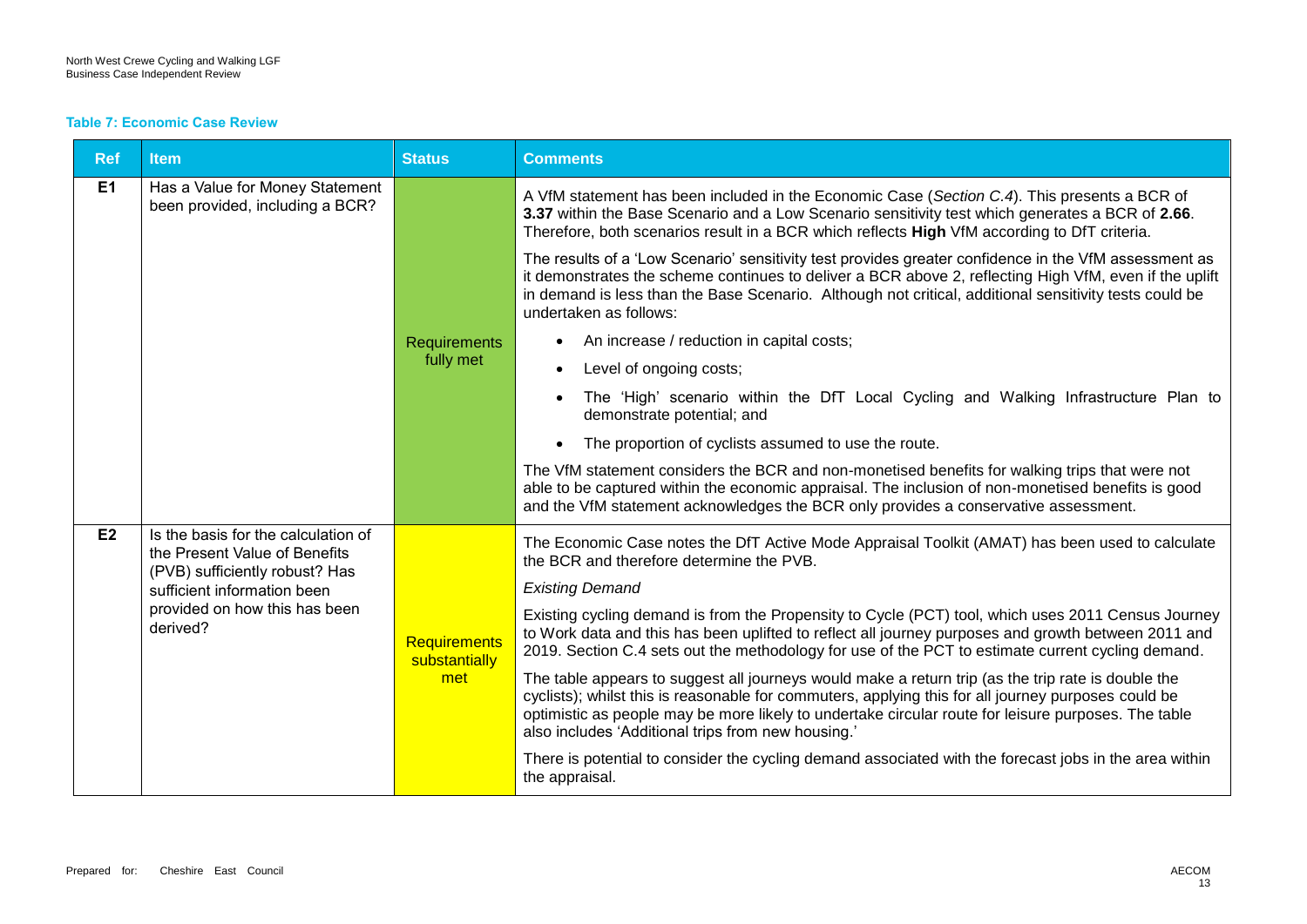| <b>Ref</b>     | <b>Item</b>                                                                                        | <b>Status</b>                               | <b>Comments</b>                                                                                                                                                                                                                                |
|----------------|----------------------------------------------------------------------------------------------------|---------------------------------------------|------------------------------------------------------------------------------------------------------------------------------------------------------------------------------------------------------------------------------------------------|
|                |                                                                                                    |                                             | <b>Future Demand</b>                                                                                                                                                                                                                           |
|                |                                                                                                    |                                             | The Economic Case reports uplift values from the DfT Local Cycling and Walking Infrastructure Plan.                                                                                                                                            |
|                |                                                                                                    |                                             | <b>Benefits</b>                                                                                                                                                                                                                                |
|                |                                                                                                    |                                             | The demand has been input to the AMAT to inform the PVB. The AMAT also requires the following<br>assumptions:                                                                                                                                  |
|                |                                                                                                    |                                             | Appraisal period;<br>$\bullet$                                                                                                                                                                                                                 |
|                |                                                                                                    |                                             | Scheme opening year;                                                                                                                                                                                                                           |
|                |                                                                                                    |                                             | Assumed change in cycling infrastructure for economic appraisal;                                                                                                                                                                               |
|                |                                                                                                    |                                             | Cycle trip characteristics (i.e. average length of journey and speed);<br>$\bullet$                                                                                                                                                            |
|                |                                                                                                    |                                             | Proportion using the scheme; and                                                                                                                                                                                                               |
|                |                                                                                                    |                                             | Annualisation factor.                                                                                                                                                                                                                          |
|                |                                                                                                    |                                             | Copies of these assumptions have been provided to inform the review of the economic appraisal.                                                                                                                                                 |
|                |                                                                                                    |                                             | <b>Benefits Summary</b>                                                                                                                                                                                                                        |
|                |                                                                                                    |                                             | The Analysis of Monetised Costs and Benefits (AMCB) table from the AMAT is included and this<br>provides a breakdown of benefits by type. This is accompanied by a pie chart showing two-thirds of<br>the benefits are associated with health. |
|                |                                                                                                    |                                             | Overall, the use of the AMAT provides reassurance with the mechanism to calculate the PVB.                                                                                                                                                     |
| E <sub>3</sub> | Is the basis for the calculation of<br>the Present Value of Cost (PVC)<br>sufficiently robust? Has |                                             | The Economic Case notes the AMAT has been used to calculate the BCR and therefore determine<br>the PVC.                                                                                                                                        |
|                | sufficiently information been<br>provided on how this has been<br>derived?                         | <b>Requirements</b><br>substantially<br>met | <b>Capital Costs</b>                                                                                                                                                                                                                           |
|                |                                                                                                    |                                             | The Economic Case does not state the state the capital costs applied within the AMAT; however, this<br>has been provided separately for reviewed. The costs are consistent with the capital costs presented<br>in the Financial Case.          |
|                |                                                                                                    |                                             | The Section 106 agreement funding is not registered as a private contribution section of the AMCB.                                                                                                                                             |
|                |                                                                                                    |                                             | <b>Ongoing and Renewal Costs</b>                                                                                                                                                                                                               |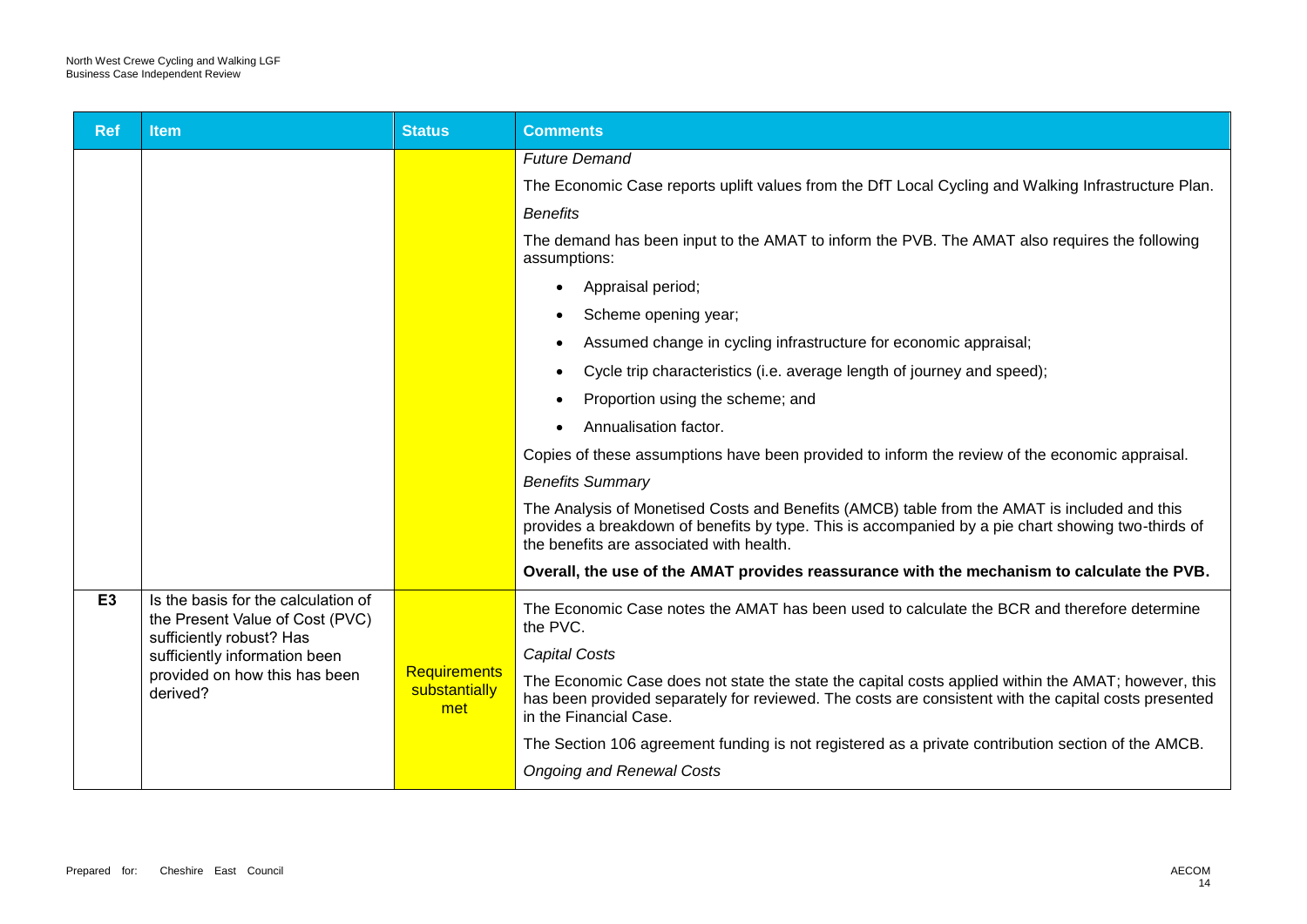| <b>Ref</b>     | <b>Item</b>                                                                                                                       | <b>Status</b>                        | <b>Comments</b>                                                                                                                                                                                                                                                                                                                                                                                                                                                                                                                                                                                                                          |
|----------------|-----------------------------------------------------------------------------------------------------------------------------------|--------------------------------------|------------------------------------------------------------------------------------------------------------------------------------------------------------------------------------------------------------------------------------------------------------------------------------------------------------------------------------------------------------------------------------------------------------------------------------------------------------------------------------------------------------------------------------------------------------------------------------------------------------------------------------------|
|                |                                                                                                                                   |                                      | Ongoing and renewal costs have not been included within the appraisal. Section E.4 of the Financial<br>Case states once complete, the scheme will form part of Council's assets and as such will be<br>maintained in accordance with Cheshire East Council's individual maintenance regimes. There is no<br>ask as part of the Business Case process for additional funding to supplement Cheshire East<br>Council's existing and future maintenance regimes.                                                                                                                                                                            |
| <b>E4</b>      | Has an appropriate level of<br>optimism bias been applied?                                                                        | <b>Requirements</b><br>fully met     | Optimism bias of 15% has been applied to the capital costs. This is in line with WebTAG which<br>recommends this optimism bias value for Stage 2 (Outline Business Case). WebTAG advises an<br>optimism bias value of 3% for Stage 3 (Full Business Case). Optimism bias has not been included for<br>ongoing costs which have been excluded from the appraisal.                                                                                                                                                                                                                                                                         |
| E <sub>5</sub> | Has an appropriate level of risk<br>cost been included?                                                                           | <b>Requirements</b><br>fully met     | A risk allowance of 15% has been included within the construction costs and is applied in addition to<br>the 15% optimism bias. The risk allowance has not been informed by a Quantified Risk Assessment<br>(QRA) but this is not expected for this stage of development.                                                                                                                                                                                                                                                                                                                                                                |
| E <sub>6</sub> | Have all relevant options been<br>modelled / appraised?                                                                           | <b>Requirements</b><br>fully met     | The Preferred Option has been appraised only and this is considered proportionate for the project,<br>particularly as the Strategic Case (Section B4) explains why the alternative options were discounted.                                                                                                                                                                                                                                                                                                                                                                                                                              |
| E7             | Has sufficient justification been<br>provided on scoping out of any<br>specific impacts?                                          | Requirements<br>substantially<br>met | No specific justification on the scoping out of specific impacts is provided. However, within the VfM<br>narrative (Section C4), it is noted that monetised benefits have been reported from the AMAT. This<br>could be strengthened with rationale about why health, journey ambience and modal shift benefits<br>have been claimed.<br>With regards to the non-monetised benefits there is more rationale for how these would be expected<br>to occur.<br>Whilst there is no specific justification about impacts that have been scoped out but it is inferred<br>through the text that all impacts have been captured to some extent. |
| E <sub>8</sub> | Has sufficient justification been<br>provided on the approach use to<br>appraise each impact (e.g.<br>quantitative / qualitative) | Requirements<br>substantially<br>met | Although the impacts of the scheme are not tabulated with an indicator of whether they have been<br>monetised, quantitively or qualitatively assessed. The Economic Case does highlight walking benefits<br>have not been monetised because of the lack of appropriate evidence regarding existing and future<br>walking trips. Similarly, reference is made to additional outputs / benefits (Section C5) which have not<br>been able to be monetised, for example, productivity and well-being.                                                                                                                                        |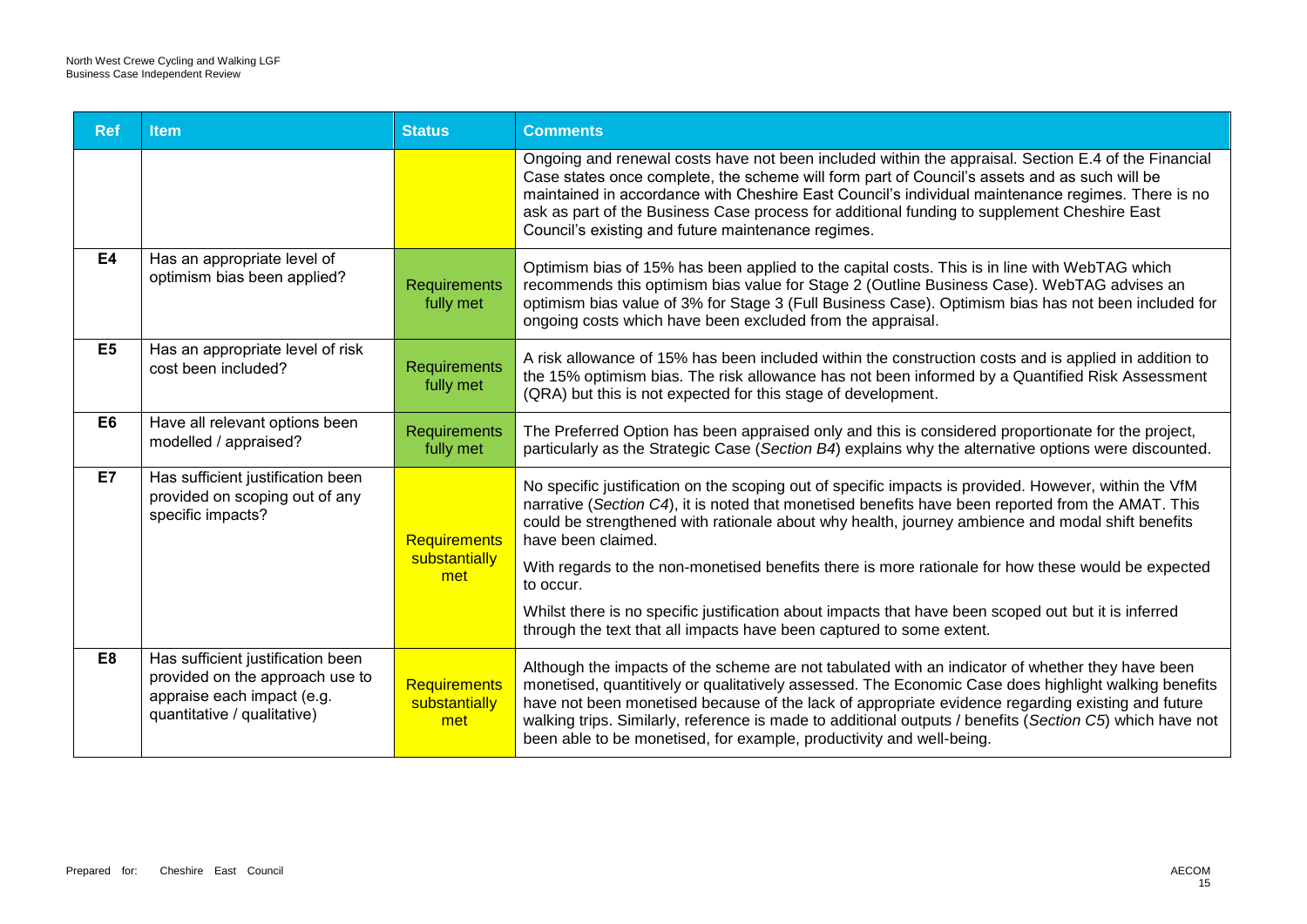| <b>Ref</b>     | <b>Item</b>                                                                                                                     | <b>Status</b>                        | <b>Comments</b>                                                                                                                                                                                                                                                                                                                                                                                                                                                                                                                                                                                                                                                                                                                                                                                                                                                                                                                                                                                                                                                                                                                                                                                                                                                                                                                                                                                                                                                                                                                                                                                                                                                                                                                                                                                                                                                                                                                    |
|----------------|---------------------------------------------------------------------------------------------------------------------------------|--------------------------------------|------------------------------------------------------------------------------------------------------------------------------------------------------------------------------------------------------------------------------------------------------------------------------------------------------------------------------------------------------------------------------------------------------------------------------------------------------------------------------------------------------------------------------------------------------------------------------------------------------------------------------------------------------------------------------------------------------------------------------------------------------------------------------------------------------------------------------------------------------------------------------------------------------------------------------------------------------------------------------------------------------------------------------------------------------------------------------------------------------------------------------------------------------------------------------------------------------------------------------------------------------------------------------------------------------------------------------------------------------------------------------------------------------------------------------------------------------------------------------------------------------------------------------------------------------------------------------------------------------------------------------------------------------------------------------------------------------------------------------------------------------------------------------------------------------------------------------------------------------------------------------------------------------------------------------------|
| E <sub>9</sub> | Have all (relevant) Economic<br>Impacts been adequately<br>assessed and are the ratings<br>(seven-point scale) reasonable?      | <b>Requirements</b><br>not met       | ASTs would typically include a section with Economic Impacts assessed on a seven-point scale. The<br>Business Case states an AST was not provided as it was not felt to be necessary owing to the value<br>of this project.                                                                                                                                                                                                                                                                                                                                                                                                                                                                                                                                                                                                                                                                                                                                                                                                                                                                                                                                                                                                                                                                                                                                                                                                                                                                                                                                                                                                                                                                                                                                                                                                                                                                                                        |
| E10            | Are forecast housing, jobs and<br>GVA impacts provided robust /<br>realistic?                                                   | <b>Requirements</b><br>partially met | Jobs<br>The Economic Case (Section C1) states the route will support the 4,500 people currently employed<br>by Bentley Motors as well as a further 1,600 new jobs that will be created in the North West Crewe<br>development area. The qualitative assessment that the scheme will support jobs in Crewe is<br>proportionate to the size of the scheme.<br>GVA<br>The assumed growth in GVA is detailed in the Economic Case (Section C2). The language should be<br>clearer that the project will <i>contribute</i> to delivery of an increase in GVA.<br>The assumed value of GVA per Crewe and Nantwich worker should be stated with clarity about<br>where this has come from so it can be confirmed whether a suitable value has been applied.<br>It is unclear if the GVA per worker has been applied to all new jobs or the proportion of these<br>expected to walk / cycle. These assumptions should be stated.<br>Once the above are clarified, this will enable an assessment to be made about whether the forecast<br>GVA is robust / realistic.<br>Productivity<br>Productivity benefits to businesses are presented in the Economic Case (Section C3). This section<br>includes a qualitative assessment against the Strategic Economic Plan Economic Imperatives. Local<br>traffic analysis with Google Traffic plots are also included with the statement and this level of analysis<br>is proportionate to the scheme. However, the narrative describes that the investment 'will encourage<br>modal shift and therefore a reduction in cars travelling on the corridor [between Nantwich and Crewe],<br>reducing congestion'. It would be more proportionate to claim a <i>mitigation</i> of congestion rather than<br>reduction in congestion associated with the scheme as measurable changes in traffic flows are likely<br>to be affected by additional factors than the proposed cycling and walking route. |
| E11            | Have all (relevant) Environmental<br>Impacts been adequately<br>assessed and are the ratings<br>(seven-point scale) reasonable? | <b>Requirements</b><br>not met       | ASTs would typically include a section with Environmental Impacts assessed on a seven-point scale.<br>The business case states an AST was not provided as it was not felt to be necessary owing to the<br>value of this project.                                                                                                                                                                                                                                                                                                                                                                                                                                                                                                                                                                                                                                                                                                                                                                                                                                                                                                                                                                                                                                                                                                                                                                                                                                                                                                                                                                                                                                                                                                                                                                                                                                                                                                   |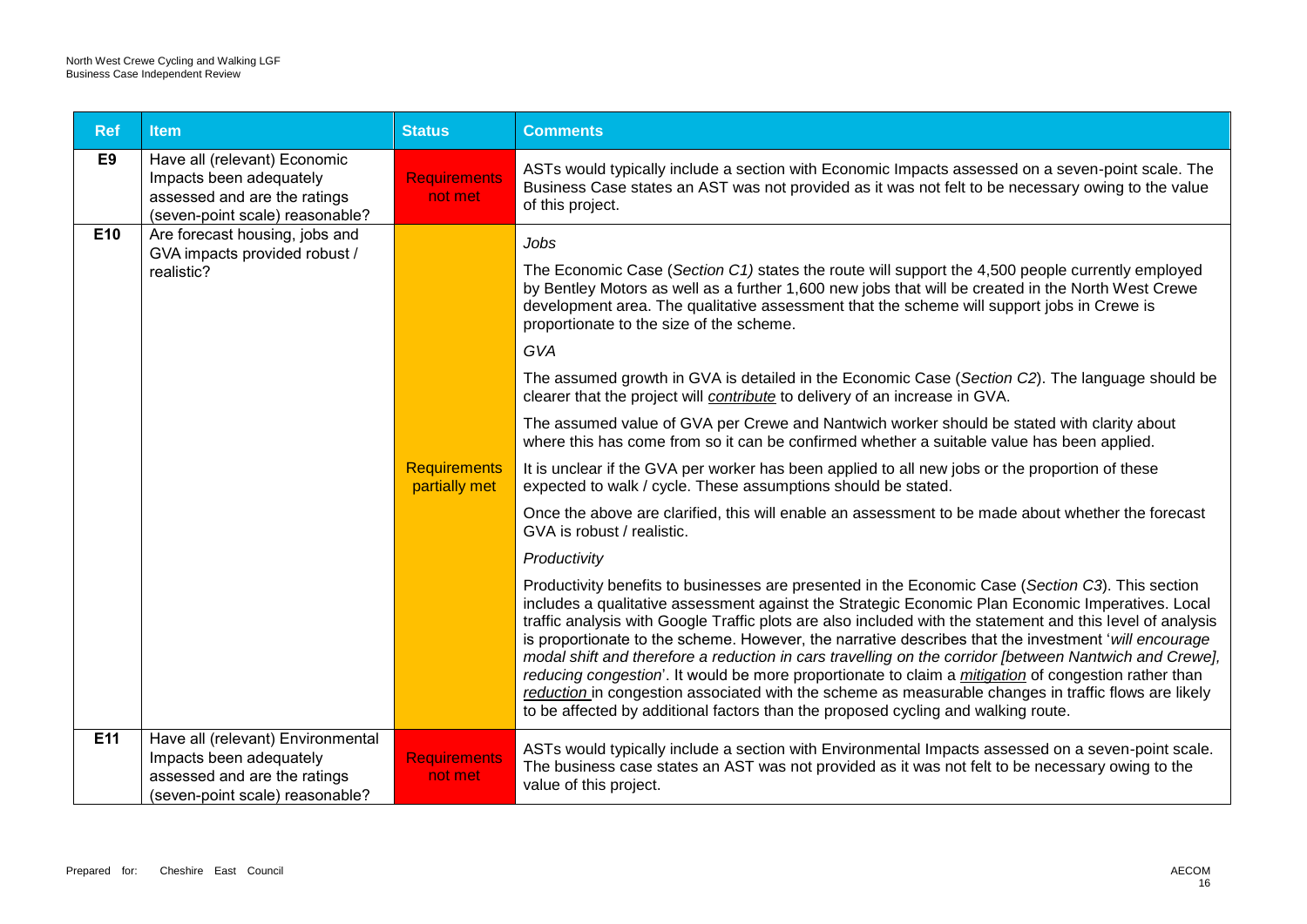| <b>Ref</b> | <b>Item</b>                                                                                                             | <b>Status</b>                               | <b>Comments</b>                                                                                                                                                                                                                                                                                                                                                                                                             |
|------------|-------------------------------------------------------------------------------------------------------------------------|---------------------------------------------|-----------------------------------------------------------------------------------------------------------------------------------------------------------------------------------------------------------------------------------------------------------------------------------------------------------------------------------------------------------------------------------------------------------------------------|
| E12        | Have key environmental<br>constraints been clearly<br>identified?                                                       | <b>Requirements</b><br>substantially<br>met | The Business Case template does not include a section for environmental constraints. However,<br>there is a reference within Scheme Acceptability (Section E.5) that states there will be no significant<br>damage to the local environment. Furthermore, it is noted plans are being produced to minimise the<br>impact of the removal of vegetation with a mitigation plan to replace vegetation lost in other locations. |
| E13        | Have all (relevant) Social Impacts<br>been adequately assessed and<br>are the rating (seven-point scale)<br>reasonable? | Requirements<br>not met                     | ASTs would typically include a section with Social Impacts assessed on a seven-point scale. The<br>Business Case states an AST was not provided as it was not felt to be necessary owing to the value<br>of this project.                                                                                                                                                                                                   |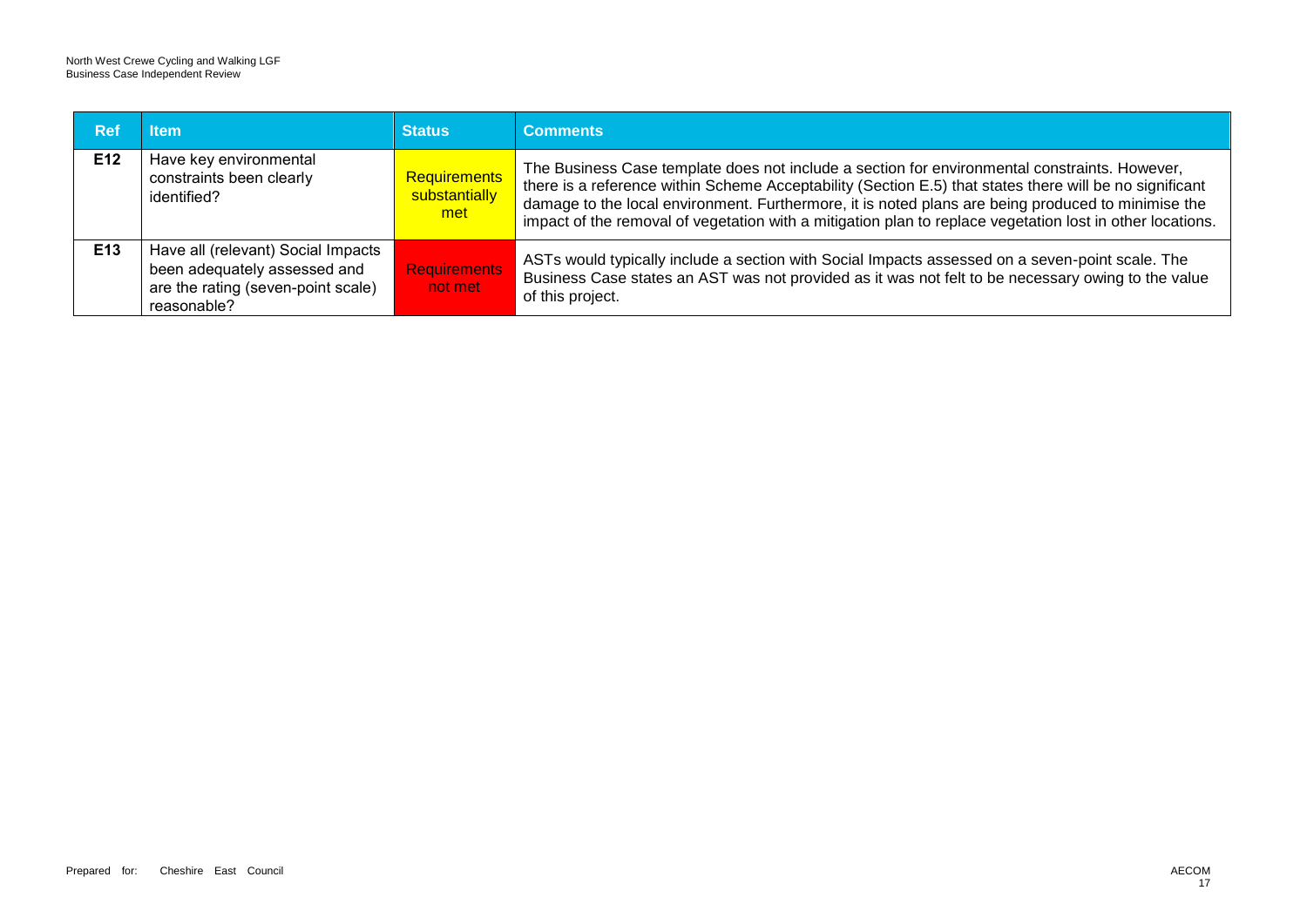# **4. Financial Case**

### **Table 8: Financial Case Review Summary**

| <b>Overall</b><br><b>Score</b> | <b>Requirements substantially met</b>                                                                                                                                                                                                                                                                                                                                                                                                                                                                                                                                                                                                                                                                                                     |
|--------------------------------|-------------------------------------------------------------------------------------------------------------------------------------------------------------------------------------------------------------------------------------------------------------------------------------------------------------------------------------------------------------------------------------------------------------------------------------------------------------------------------------------------------------------------------------------------------------------------------------------------------------------------------------------------------------------------------------------------------------------------------------------|
| <b>AECOM</b>                   | The total cost estimate for the scheme is $£1,850,000$ including 15% risk.                                                                                                                                                                                                                                                                                                                                                                                                                                                                                                                                                                                                                                                                |
| <b>Comments</b>                | Cheshire East Council is to provide £450,000 in capital funding (24%), with the remaining<br>to be provided via section 106 (£300,000; 16%) and LTP active travel allocations (£400,000;<br>22%). The C&W LEP is set to provide 38% via the Local Growth Fund (£700,000). The<br>funding from the C&W LEP is dependent on the successful outcome from the submission<br>of the Outline Business Case (subject of this review) given full approval is sort.                                                                                                                                                                                                                                                                                |
|                                | Where cost savings are realised, Cheshire East Council propose to reinvest in further<br>walking and cycling network improvements identified in phase 3 (subject of a separate<br>business case development process).                                                                                                                                                                                                                                                                                                                                                                                                                                                                                                                     |
|                                | An appropriate level of information has been provided to meet the requirements of the<br>application form.                                                                                                                                                                                                                                                                                                                                                                                                                                                                                                                                                                                                                                |
|                                | Given this is considered the final approval, it is recommended that Cheshire East Council<br>make available to the C&W LEP via ongoing project reporting forums, the following items,<br>as they are finalised:                                                                                                                                                                                                                                                                                                                                                                                                                                                                                                                           |
|                                | Evidence that Section 106 Agreements are executed.<br>$\bullet$                                                                                                                                                                                                                                                                                                                                                                                                                                                                                                                                                                                                                                                                           |
|                                | Target cost confirmation as part of future contracting activities between Cheshire<br>$\bullet$<br>East Council and Ringway Jacobs.                                                                                                                                                                                                                                                                                                                                                                                                                                                                                                                                                                                                       |
|                                | Section 151 Officer letter: the business case notes a letter from the Section 151 Officer will<br>be made available to the C&W LEP P&I Committee as part of the submission of the business<br>case. The P&I Committee is to satisfy themselves that this document is provided as part of<br>the submission supplied.                                                                                                                                                                                                                                                                                                                                                                                                                      |
|                                | The following financial risks are noted:                                                                                                                                                                                                                                                                                                                                                                                                                                                                                                                                                                                                                                                                                                  |
|                                | A quantified risk assessment has not been prepared; rather a 15% risk allocation<br>$\bullet$<br>is included within the estimate for construction activities. This is considered<br>proportionate for a scheme of this type.                                                                                                                                                                                                                                                                                                                                                                                                                                                                                                              |
|                                | The project budget includes £300,000 from Section 106 Agreements which are yet<br>$\bullet$<br>to be finalised (associated with Leighton planning applications under review).<br>Mitigation: Cheshire East Council have agreed to forward fund these costs.                                                                                                                                                                                                                                                                                                                                                                                                                                                                               |
|                                | Section 1 of the scheme is to be funded via the Local Growth Deal. Section 2 is to<br>٠<br>be funded by Cheshire East Council. This phased approach is taken to align<br>funding contributions for construction to the Local Growth Deal timescales. The<br>phased approach however does present a potential financial risk to the C&W LEP<br>as section 2 requires a CPO to secure a section of the land. As with all CPO<br>processes, there is a risk to delivery of section 2. Therefore, the potential<br>percentage contribution towards the scheme costs (i.e. over the minimum<br>contribution of one third of scheme costs) may be impacted, with section 1<br>proposed to be complete prior to finalisation of the CPO process. |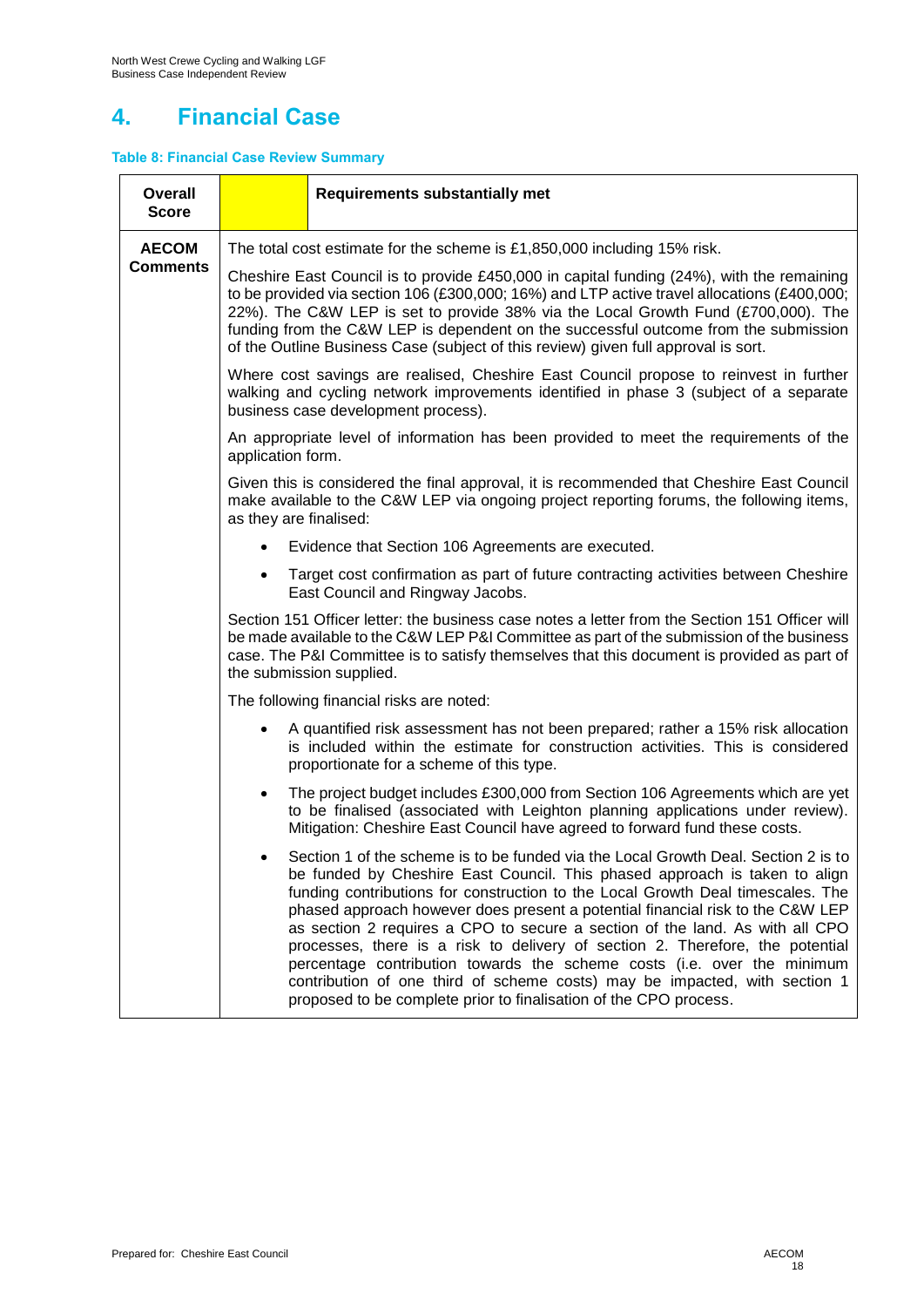#### **Table 9: Financial Case Review**

| <b>Ref</b>     | <b>Item</b>                                                                                                                     | <b>Status</b>                        | <b>Comments</b>                                                                                                                                                                                                                                                                                                                                                                                                                                                               |
|----------------|---------------------------------------------------------------------------------------------------------------------------------|--------------------------------------|-------------------------------------------------------------------------------------------------------------------------------------------------------------------------------------------------------------------------------------------------------------------------------------------------------------------------------------------------------------------------------------------------------------------------------------------------------------------------------|
| F <sub>1</sub> | Is the expected whole life cost of the<br>scheme robust, including the base cost                                                |                                      | The costs for the scheme are set out for development, pre-construction, construction and<br>project management activities.                                                                                                                                                                                                                                                                                                                                                    |
|                | and risk allowance in outturn prices<br>drawn from industry forecasts?                                                          |                                      | An allocation of 15% of the construction costs is included within the capital cost estimate. A<br>further 10% contingency is included on the development costs.                                                                                                                                                                                                                                                                                                               |
|                |                                                                                                                                 | Requirements<br>substantially        | The costs are based upon costs developed by the scheme designer, Ringway Jacobs, who are<br>Cheshire East Council's Highways service provider. The costs developed have been produced<br>on an itemised basis for the year of scheme delivery including aspects such as earthworks,<br>construction of shared path, lighting columns, Toucan crossing provision etc. The costs<br>provided are based upon Ringway Jacobs' experience and delivery of similar schemes locally. |
|                |                                                                                                                                 | met                                  | Whilst not appended to the business case due to commercial sensitivities, detailed costs have<br>been shared to demonstrate robustness of assumptions.                                                                                                                                                                                                                                                                                                                        |
|                |                                                                                                                                 |                                      | An independent review of the scheme costs has not been undertaken. It is not considered that<br>a review for a scheme of such scale is required; however, it is recommended that Cheshire<br>East Council undertake a detailed review of the costs as a matter of course, with their design<br>and construction partners.                                                                                                                                                     |
|                |                                                                                                                                 |                                      | Target costs are recommended to be made available to the C&W LEP when they are finalised<br>within the Delivery Contract.                                                                                                                                                                                                                                                                                                                                                     |
| F <sub>2</sub> | Has a cost profile been provided<br>showing year on year costs, and<br>breakdown by cost type and parties on<br>whom they fall? | <b>Requirements</b>                  | A cost profile for the scheme is provided in section D.1, which splits the costs by year and by<br>funding source (Local Growth Fund, Cheshire East Capital, LTP active travel, and Section<br>106). Of the £1,850,000 scheme costs, £700,000 is to be funded by the C&W LEP. The C&W<br>LEP contribution is split between 2019/20 (£144,888) and 2020/21 (£555,112).                                                                                                         |
|                |                                                                                                                                 | <b>Fully Met</b>                     | Section 1 of the scheme is to be funded via the Local Growth Deal. Section 2 is to be funded<br>by Cheshire East Council. This phased approach is taken to align funding contributions to the<br>Local Growth Deal timescales. Whilst the cost profile has been provided for year on year costs,<br>C&W LEP P&I Committee are to confirm their acceptance of the proposed staging scenario.                                                                                   |
| F <sub>3</sub> | Have details of key financial risks been<br>provided and is the risk cost allowance<br>robust?                                  | <b>Requirements</b><br>partially met | A qualitative risk register is provided at Annex C – no QRA is prepared. An allocation of 15% of<br>the construction costs is included within the capital cost estimate. A further 10% contingency is<br>included on the development costs. Given the risk register is qualitative, there is no further<br>detail on how much individual risks cost.                                                                                                                          |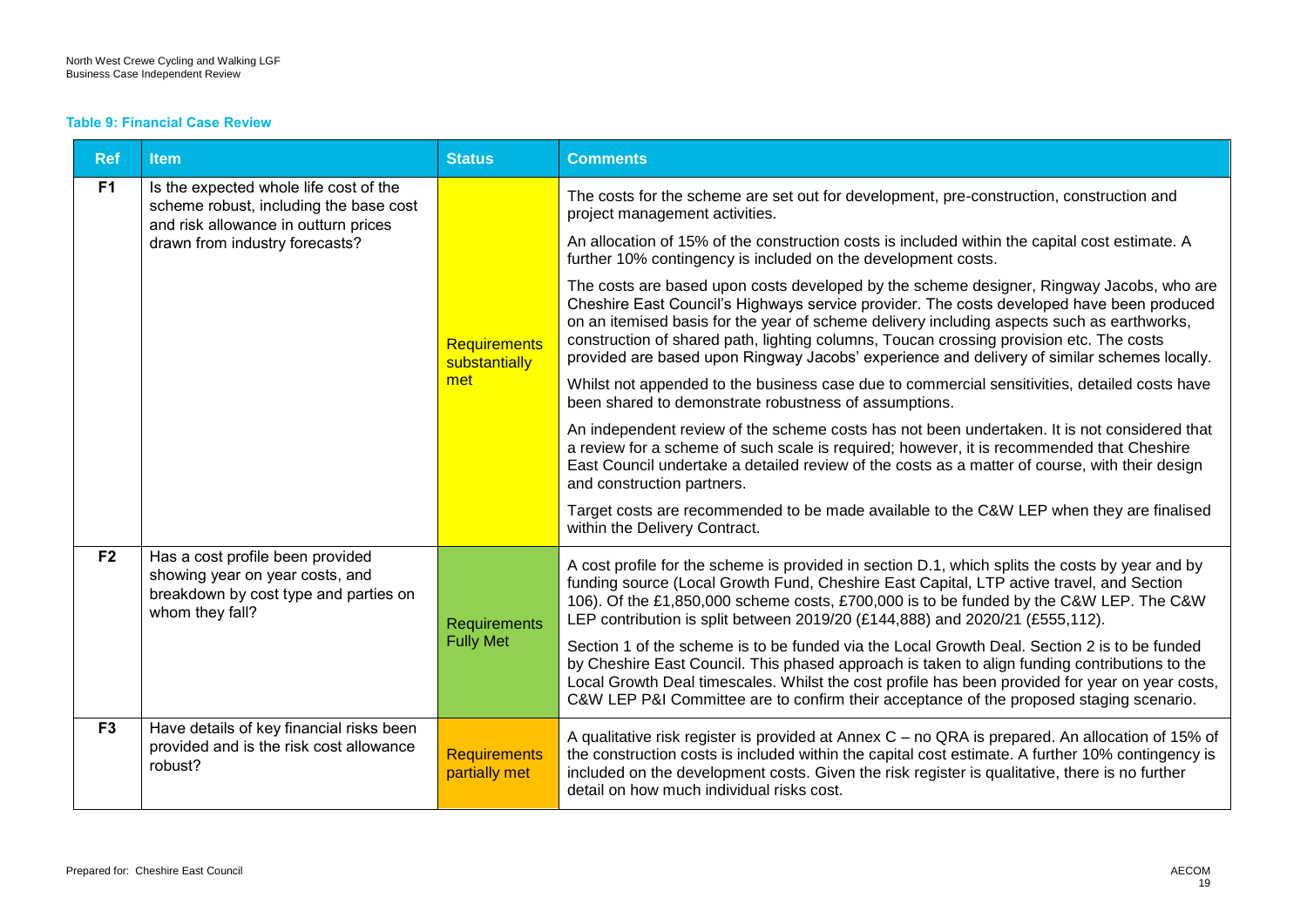| <b>Ref</b>     | <b>Item</b>                                                                                    | <b>Status</b>                        | <b>Comments</b>                                                                                                                                                                                                                                                                                                                                                                                                                                                                                                                                                                                                                                                                                                                   |
|----------------|------------------------------------------------------------------------------------------------|--------------------------------------|-----------------------------------------------------------------------------------------------------------------------------------------------------------------------------------------------------------------------------------------------------------------------------------------------------------------------------------------------------------------------------------------------------------------------------------------------------------------------------------------------------------------------------------------------------------------------------------------------------------------------------------------------------------------------------------------------------------------------------------|
|                |                                                                                                |                                      | Within the risk register, a risk is identified that ill-defined scheme scope and estimated outturn<br>costs leads to costs above funding provision. The mitigation measure identified is the 15% risk<br>allocation included within the cost estimate. Cheshire East Council also commit to cover cost<br>overruns.                                                                                                                                                                                                                                                                                                                                                                                                               |
|                |                                                                                                |                                      | Section 1 of the scheme is to be funded via the Local Growth Deal. Section 2 is to be funded<br>by Cheshire East Council. This phased approach is taken to align funding contributions for<br>construction to the Local Growth Deal timescales. The phased approach however does present<br>a potential financial risk to the C&W LEP as section 2 requires a CPO to secure a section of<br>the land. As with all CPO processes, there is a risk to delivery of section 2. Therefore, the<br>potential percentage contribution towards the scheme costs (i.e. over the minimum contribution<br>of one third of scheme costs) may be impacted, with section 1 proposed to be complete prior to<br>finalisation of the CPO process. |
| F <sub>4</sub> | Are funding sources to cover the full<br>scheme cost clearly set out?                          |                                      | Funding sources to cover the full scheme costs (£1,850,000) are set out in section D.1. As<br>stated above, the C&W LEP is identified to provide £700,000 via the Local Growth Fund, with<br>the remainder a mix of Cheshire East Capital, LTP active travel, and Section 106.                                                                                                                                                                                                                                                                                                                                                                                                                                                    |
|                |                                                                                                | Requirements<br>substantially<br>met | The Business Case states the capital match funding has been approved by an internal<br>business case and the funding is included within Council's approved Medium-Term Financial<br>Strategy.                                                                                                                                                                                                                                                                                                                                                                                                                                                                                                                                     |
|                |                                                                                                |                                      | Subject to the successful submission of the Business Case (subject of this review) to the P&I<br>Committee, it is considered there is a high level of certainty about the contribution by the C&W<br>LEP via the Local Growth Fund.                                                                                                                                                                                                                                                                                                                                                                                                                                                                                               |
| F <sub>5</sub> | Is there sufficient evidence to support<br>third party / alternative funding<br>contributions? |                                      | The project budget includes £300,000 from Section 106 Agreements which are yet to be finalised<br>(associated with Leighton planning applications under review) which is reflective of the<br>'Requirement partially met' score.                                                                                                                                                                                                                                                                                                                                                                                                                                                                                                  |
|                |                                                                                                | <b>Requirements</b><br>partially met | However, in the event funding from section 106 Agreements is not finalised prior to construction,<br>the Business Case states that Cheshire East Council may forward fund these costs, thus<br>mitigating the risk for C&W LEP.                                                                                                                                                                                                                                                                                                                                                                                                                                                                                                   |
|                |                                                                                                |                                      | It is recommended that Cheshire East Council confirm to the C&W LEP via ongoing reporting<br>forums once Section 106 Agreements are finalised.                                                                                                                                                                                                                                                                                                                                                                                                                                                                                                                                                                                    |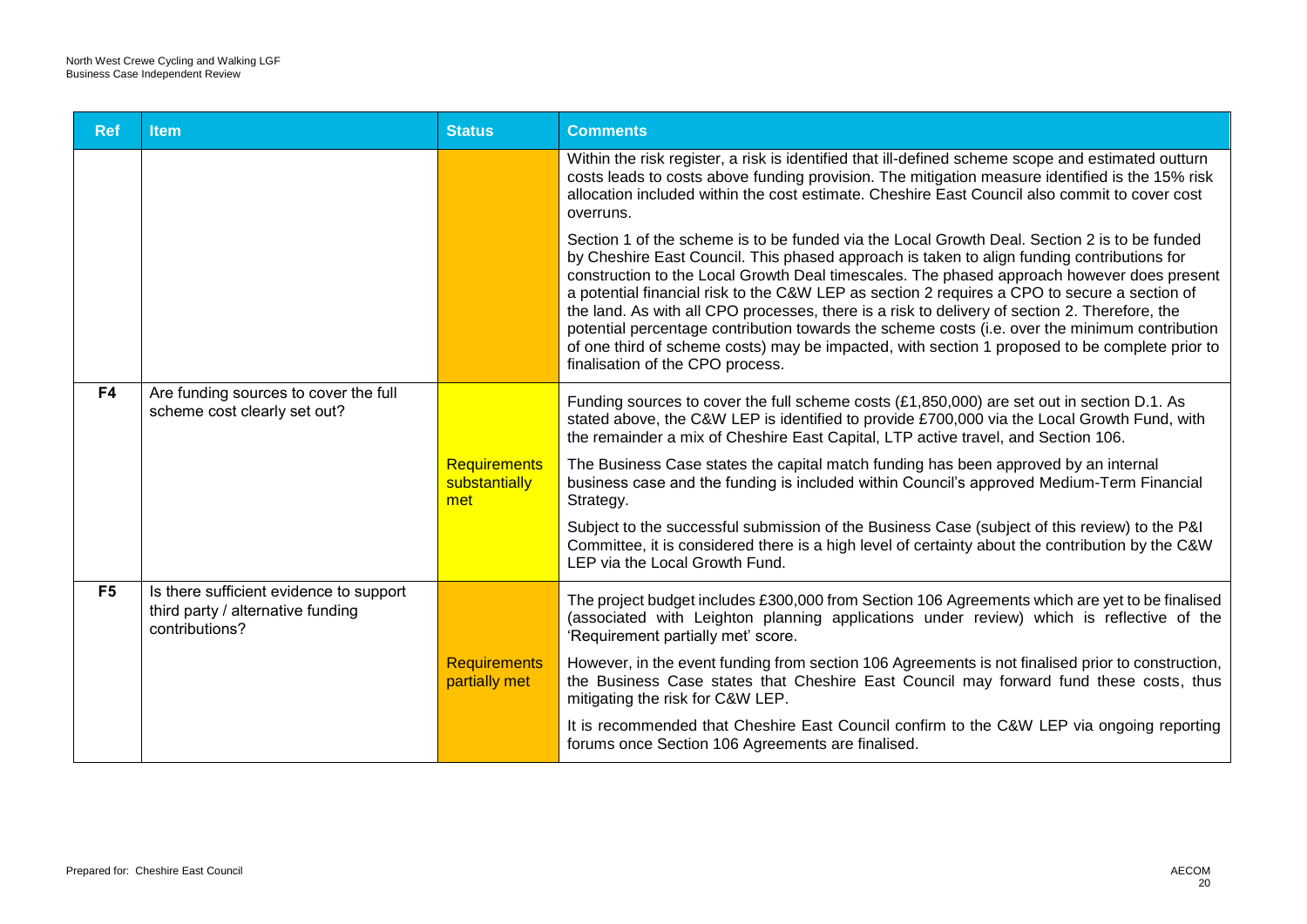| Ref            | <b>Item</b>                                                                                                                                                                                                               | <b>Status</b>                               | <b>Comments</b>                                                                                                                                                                                                                                                                                                                                                                                                                   |
|----------------|---------------------------------------------------------------------------------------------------------------------------------------------------------------------------------------------------------------------------|---------------------------------------------|-----------------------------------------------------------------------------------------------------------------------------------------------------------------------------------------------------------------------------------------------------------------------------------------------------------------------------------------------------------------------------------------------------------------------------------|
| F <sub>6</sub> | Have the impacts of third party /<br>alternative funding not coming forward<br>been considered?                                                                                                                           | <b>Requirements</b><br>fully met            | Section B.5 considers the impact of C&W LEP funding not coming forward. The alternative<br>funding avenue would be for Council to take on the full costs of the scheme through additional<br>borrowing. This is stated to be unaffordable and undeliverable by Cheshire East Council.<br>The Business Case also states at section D.4 that should there be cost overruns, these will be<br>underwritten by Cheshire East Council. |
| F7             | Has the long-term financial sustainability<br>of the scheme been demonstrated,<br>including robust plans to ensure the<br>affordability of any ongoing costs for<br>operation, maintenance and major<br>capital renewals? | <b>Requirements</b><br>substantially<br>met | Section E.4 states once complete, the scheme will form part of Council's assets and as such<br>will be maintained in accordance with Cheshire East Council's individual maintenance regimes.<br>There is no ask as part of the Business Case for additional funding to supplement Cheshire<br>East Council's existing and future maintenance regimes.                                                                             |
| F <sub>8</sub> | Has evidence of appropriate S151<br>Officer sign-off been provided?                                                                                                                                                       | <b>Requirements</b><br>partially met        | The Business Case notes in section D.2 that a letter from the Council's Section 151 Officer will<br>be appended to the document upon submission to the C&W LEP P&I Committee. Whilst the<br>letter has not been made available as part of the review; the commitment to providing this to<br>the Committee has been factored into the scoring.                                                                                    |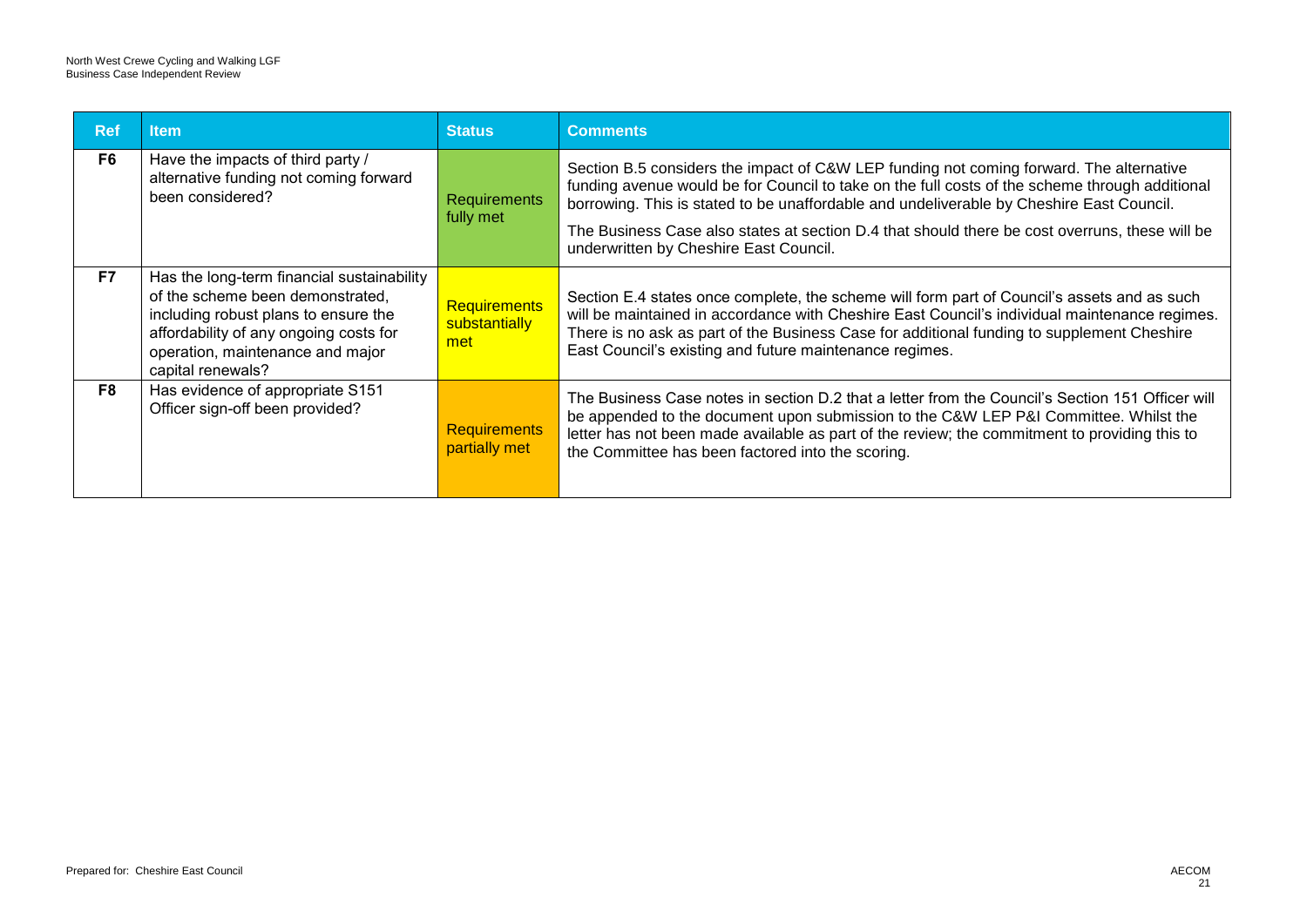# **5. Commercial Case**

### **Table 10: Commercial Case Review Summary**

| Overall<br><b>Score</b>         |                                                                                                                                                                                                                                                                                                                                                 | <b>Requirements substantially met</b>                                                                        |  |  |
|---------------------------------|-------------------------------------------------------------------------------------------------------------------------------------------------------------------------------------------------------------------------------------------------------------------------------------------------------------------------------------------------|--------------------------------------------------------------------------------------------------------------|--|--|
| <b>AECOM</b><br><b>Comments</b> | A clear process of procurement is outlined. The Commercial Case identifies a single<br>procurement route for the delivery of the scheme. The Outline Business Case recommends:                                                                                                                                                                  |                                                                                                              |  |  |
|                                 |                                                                                                                                                                                                                                                                                                                                                 | Cheshire East Council to project manage the scheme;                                                          |  |  |
|                                 |                                                                                                                                                                                                                                                                                                                                                 | Design to be undertaken by Ringway Jacobs (Council Highways Service Operator);                               |  |  |
|                                 |                                                                                                                                                                                                                                                                                                                                                 | Construction by Eurovia (procurement via Ringway Jacobs); and                                                |  |  |
|                                 |                                                                                                                                                                                                                                                                                                                                                 | External commissions for specialist work such as ecology to be undertaken by<br>Jacobs (via Ringway Jacobs). |  |  |
|                                 | The justification for this route is based on economies of scale and reduced procurement<br>time that can be achieved through supplier frameworks already in place. It also ensures that<br>the work will be undertaken by a contractor with local experience and that has been through<br>a robust procurement process that is value for money. |                                                                                                              |  |  |
|                                 | It is considered where there the requirements of the appraisal form have not been fully met<br>this is a result of the questions asked within the application form rather than issues with the<br>submission.                                                                                                                                   |                                                                                                              |  |  |
|                                 | Given this is considered the final approval, it is recommended that Cheshire East Council<br>make available to the C&W LEP via ongoing project reporting forums, the following items,<br>as they are finalised:                                                                                                                                 |                                                                                                              |  |  |
|                                 | Evidence of Cabinet paper (anticipated for November 2019) to appoint Ringway<br>Jacobs for detailed design.                                                                                                                                                                                                                                     |                                                                                                              |  |  |
|                                 | Evidence of the Delivery Contract executed with Ringway Jacobs / Eurovia.                                                                                                                                                                                                                                                                       |                                                                                                              |  |  |
|                                 | Proposed payment mechanisms once the contract has been agreed with Ringway<br>Jacobs / Eurovia.                                                                                                                                                                                                                                                 |                                                                                                              |  |  |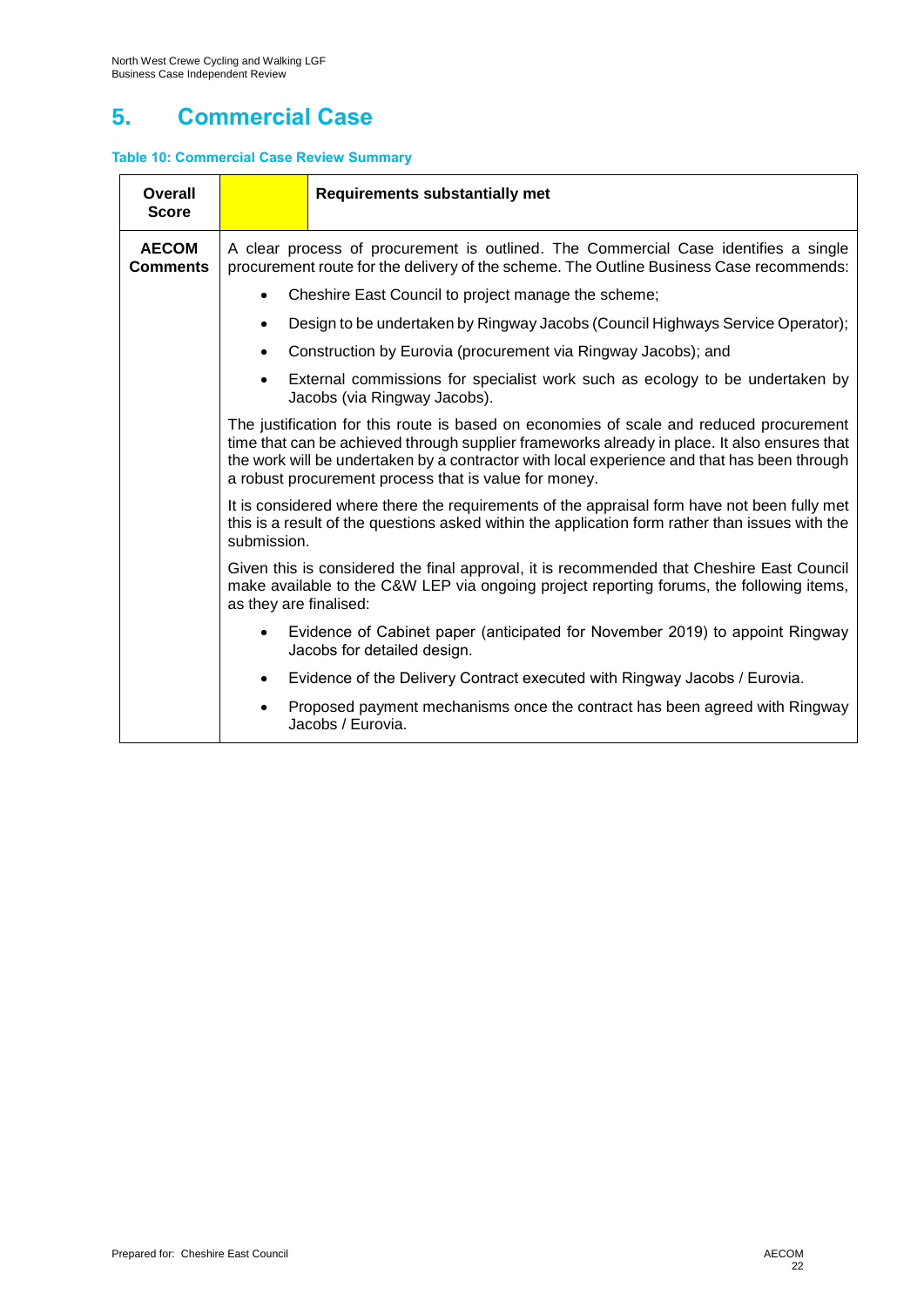#### **Table 11: Commercial Case Review**

| <b>Ref</b>     | <b>Item</b>                                                                        | <b>Status</b>                        | <b>Comments</b>                                                                                                                                                                                                                                                                                                                                                                                                                          |
|----------------|------------------------------------------------------------------------------------|--------------------------------------|------------------------------------------------------------------------------------------------------------------------------------------------------------------------------------------------------------------------------------------------------------------------------------------------------------------------------------------------------------------------------------------------------------------------------------------|
| C <sub>1</sub> | Is the procurement strategy set<br>out and the reason for the choice<br>justified? | Requirements<br>substantially        | A clear process of procurement is outlined. The Commercial Case considers a single procurement<br>option for the delivery of the scheme (section F.1). The preferred procurement route is identified as:                                                                                                                                                                                                                                 |
|                |                                                                                    | met                                  | Cheshire East Council to project manage the scheme;                                                                                                                                                                                                                                                                                                                                                                                      |
|                |                                                                                    |                                      | Design to be undertaken by Ringway Jacobs (Council Highways Service Operator);<br>$\bullet$                                                                                                                                                                                                                                                                                                                                              |
|                |                                                                                    |                                      | Construction by Eurovia (procurement via Ringway Jacobs); and<br>$\bullet$                                                                                                                                                                                                                                                                                                                                                               |
|                |                                                                                    |                                      | External commissions for specialist work such as ecology to be undertaken by Jacobs (via<br>Ringway Jacobs).                                                                                                                                                                                                                                                                                                                             |
|                |                                                                                    |                                      | The Highways Services Operator contract is for schemes up to the value of £5 million. The justification<br>for this route is based on economies of scale and reduced procurement time that can be achieved<br>through supplier frameworks already in place. It also ensures that the work will be undertaken by a<br>contractor with local experience and that has been through a robust procurement process that is value<br>for money. |
|                |                                                                                    |                                      | The proposed procurement route is considered clear, robust and deliverable.                                                                                                                                                                                                                                                                                                                                                              |
|                |                                                                                    |                                      | A cabinet paper for the procurement process of the Highways Services Contract Procurement is<br>referenced in section F.2.                                                                                                                                                                                                                                                                                                               |
| C <sub>2</sub> | Have the proposed payment<br>mechanisms been identified?                           | <b>Requirements</b>                  | Proposed payment mechanisms have not been identified in the Business Case.                                                                                                                                                                                                                                                                                                                                                               |
|                |                                                                                    | not met                              | It is noted that proposed payment mechanisms are not specifically asked for within the template, and it<br>is considered at this stage of scheme development, it is unlikely that they would have been known.                                                                                                                                                                                                                            |
|                |                                                                                    |                                      | It is recommended that Cheshire East Council confirm to the C&W LEP via ongoing reporting forums<br>once payment mechanisms have been agreed through the contracting process.                                                                                                                                                                                                                                                            |
| C <sub>3</sub> | Have the procurement timescales<br>been set out, and are they<br>realistic?        | <b>Requirements</b><br>substantially | A programme for scheme delivery is included at Annex B. The programme identifies that procurement<br>is expected as follows:                                                                                                                                                                                                                                                                                                             |
|                |                                                                                    | met                                  | A Cabinet paper is anticipated for November 2019 for the appointment of Ringway Jacobs to<br>$\bullet$<br>progress design.                                                                                                                                                                                                                                                                                                               |
|                |                                                                                    |                                      | Key gateways are identified as:                                                                                                                                                                                                                                                                                                                                                                                                          |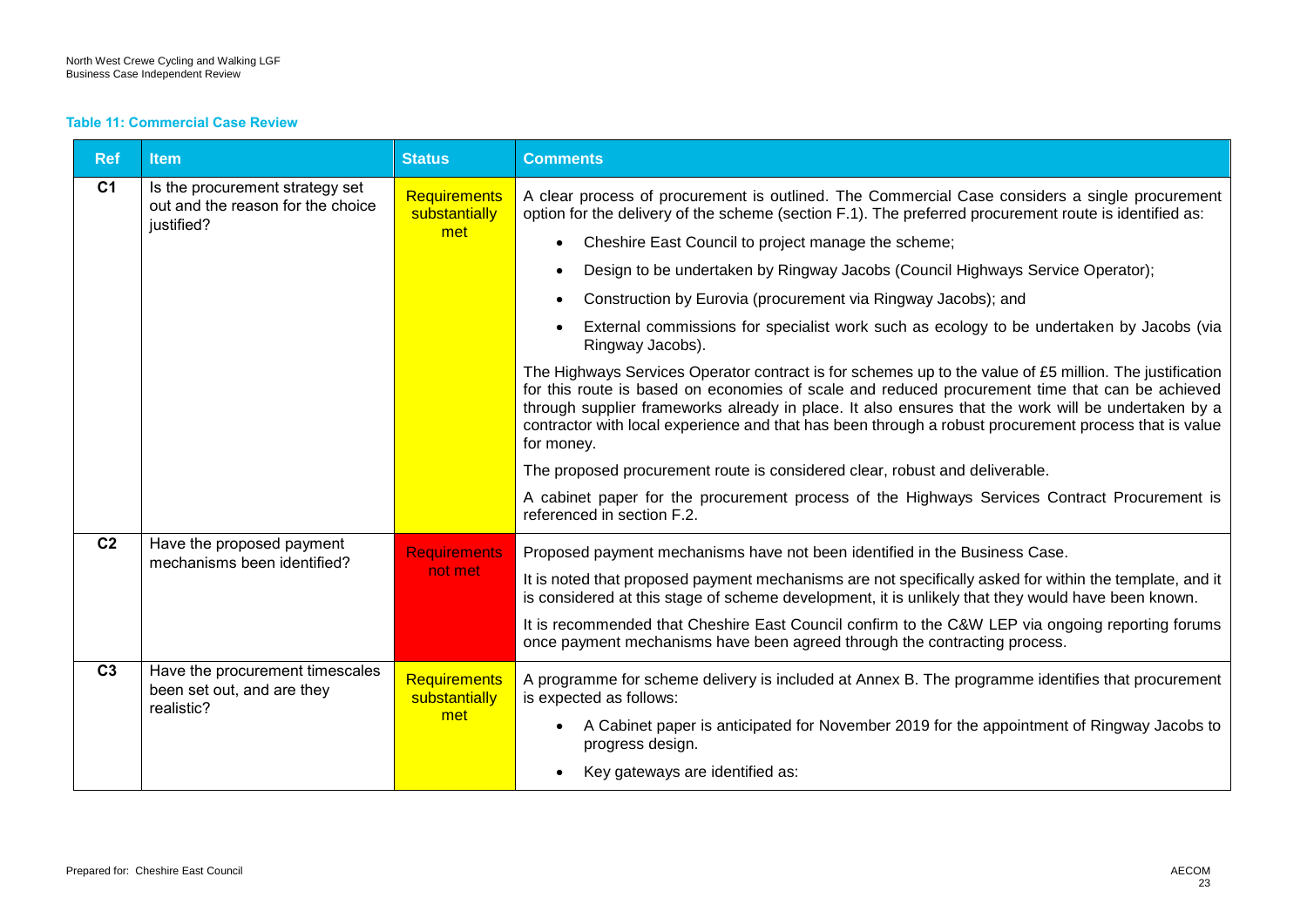| <b>Ref</b>     | <b>Item</b>                                                                             | <b>Status</b>                        | <b>Comments</b>                                                                                                                                                                                                                 |
|----------------|-----------------------------------------------------------------------------------------|--------------------------------------|---------------------------------------------------------------------------------------------------------------------------------------------------------------------------------------------------------------------------------|
|                |                                                                                         |                                      | Stage 1: Feasibility and stage 1 design - March 2019<br>$\circ$                                                                                                                                                                 |
|                |                                                                                         |                                      | Stage 2: Detailed design - November 2019<br>$\circ$                                                                                                                                                                             |
|                |                                                                                         |                                      | Stage 3: Construction Phase 1 - July 2020                                                                                                                                                                                       |
|                |                                                                                         |                                      | Stage 3: Construction Phase 2 - July 2021                                                                                                                                                                                       |
|                |                                                                                         |                                      | Eurovia contract / scoping / mobilisation identified for 2019/20 Q4 to 2020/21 Q2.                                                                                                                                              |
| C <sub>4</sub> | Have details of contract<br>management been provided,<br>including contract timescales? | <b>Requirements</b><br>partially met | It is noted from the Cabinet Report for the Highways Services Contract that Cheshire East Council use<br>the Department for Transport Highway Maintenance Efficiency Programme adaptation of the NEC3<br>Term Service Contract. |
|                |                                                                                         |                                      | Key gateways are identified as:                                                                                                                                                                                                 |
|                |                                                                                         |                                      | Stage 1: Feasibility and stage 1 design - March 2019                                                                                                                                                                            |
|                |                                                                                         |                                      | Stage 2: Detailed design - November 2019                                                                                                                                                                                        |
|                |                                                                                         |                                      | Stage 3: Construction Phase 1 - July 2020                                                                                                                                                                                       |
|                |                                                                                         |                                      | Stage 3: Construction Phase 2 - July 2021                                                                                                                                                                                       |
|                |                                                                                         |                                      | It is recommended that Cheshire East Council confirm to the C&W LEP via ongoing reporting forums,<br>any agreed contractual management arrangements formalised in the Delivery Contract (at the<br>appropriate time).           |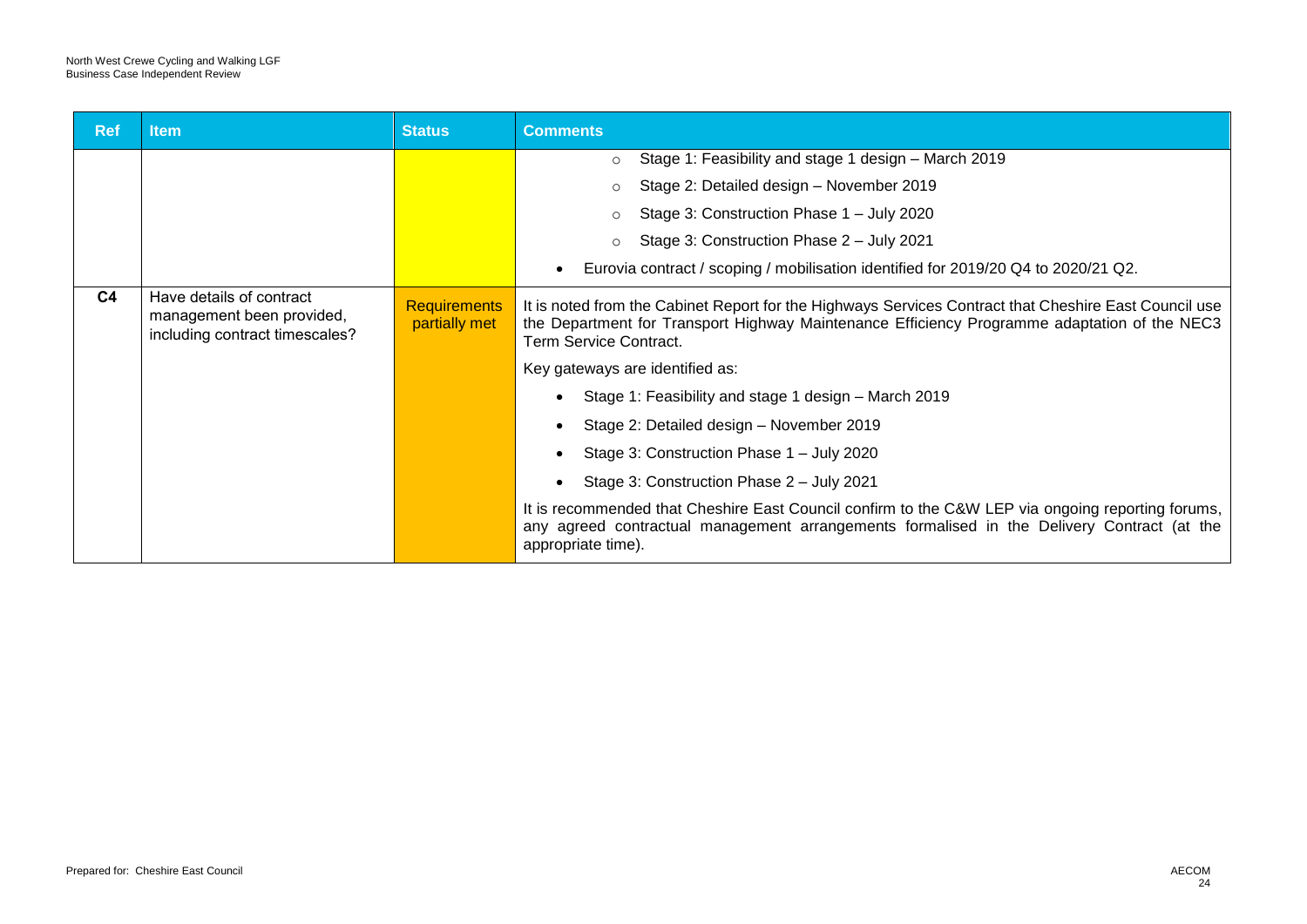# **6. Management Case**

### **Table 12: Management Case Review Summary**

| <b>Overall</b><br><b>Score</b>  | <b>Requirements partially met</b>                                                                                                                                                                                                                                                                                                                                                             |  |  |  |
|---------------------------------|-----------------------------------------------------------------------------------------------------------------------------------------------------------------------------------------------------------------------------------------------------------------------------------------------------------------------------------------------------------------------------------------------|--|--|--|
| <b>AECOM</b><br><b>Comments</b> | The Management Case identifies that the project is currently at outline design stage with a<br>report to go Cabinet in November 2019 for Ringway Jacobs to deliver and construct the<br>project with Eurovia.                                                                                                                                                                                 |  |  |  |
|                                 | The Management Case sets out the high-level delivery structure to oversee the delivery of<br>the project.                                                                                                                                                                                                                                                                                     |  |  |  |
|                                 | Key risks are summarised, including mitigation measures.                                                                                                                                                                                                                                                                                                                                      |  |  |  |
|                                 | A work programme is provided, and the statutory powers and consents required to deliver<br>the project are identified (albeit the approvals of these consents are at varying stages - see<br>question M.4). The C&W LEP P&I Committee is recommended to note the key risk to<br>delivery for the scheme relates to the outstanding statutory powers and consents including<br>a CPO for land. |  |  |  |
|                                 | The review notes the vast majority of the questions within the application form have been<br>answered with clear and concise information for the Management Case. The final review<br>score for the Management Case is given to reflect the current status of statutory powers<br>and consents.                                                                                               |  |  |  |
|                                 | Given this is considered the final approval, it is recommended that Cheshire East Council<br>make available to the C&W LEP via ongoing project reporting forums, the following items,<br>as they are finalised:                                                                                                                                                                               |  |  |  |
|                                 | Outcomes from planned stakeholder consultation activities in October / November<br>2019 as part of the planning application process.                                                                                                                                                                                                                                                          |  |  |  |
|                                 | Progress of consents and approvals for scheme delivery including but not limited<br>to:                                                                                                                                                                                                                                                                                                       |  |  |  |
|                                 | Stage 1 and 2 land acquisition including CPO process;<br>O                                                                                                                                                                                                                                                                                                                                    |  |  |  |
|                                 | Planning application;<br>O                                                                                                                                                                                                                                                                                                                                                                    |  |  |  |
|                                 | Section 106 agreements; and<br>$\circ$                                                                                                                                                                                                                                                                                                                                                        |  |  |  |
|                                 | Contracts for delivery.<br>$\circ$                                                                                                                                                                                                                                                                                                                                                            |  |  |  |
|                                 | Confirmed construction delivery milestones following agreement with contractor to<br>build on the level of detail currently provided in Annex B.                                                                                                                                                                                                                                              |  |  |  |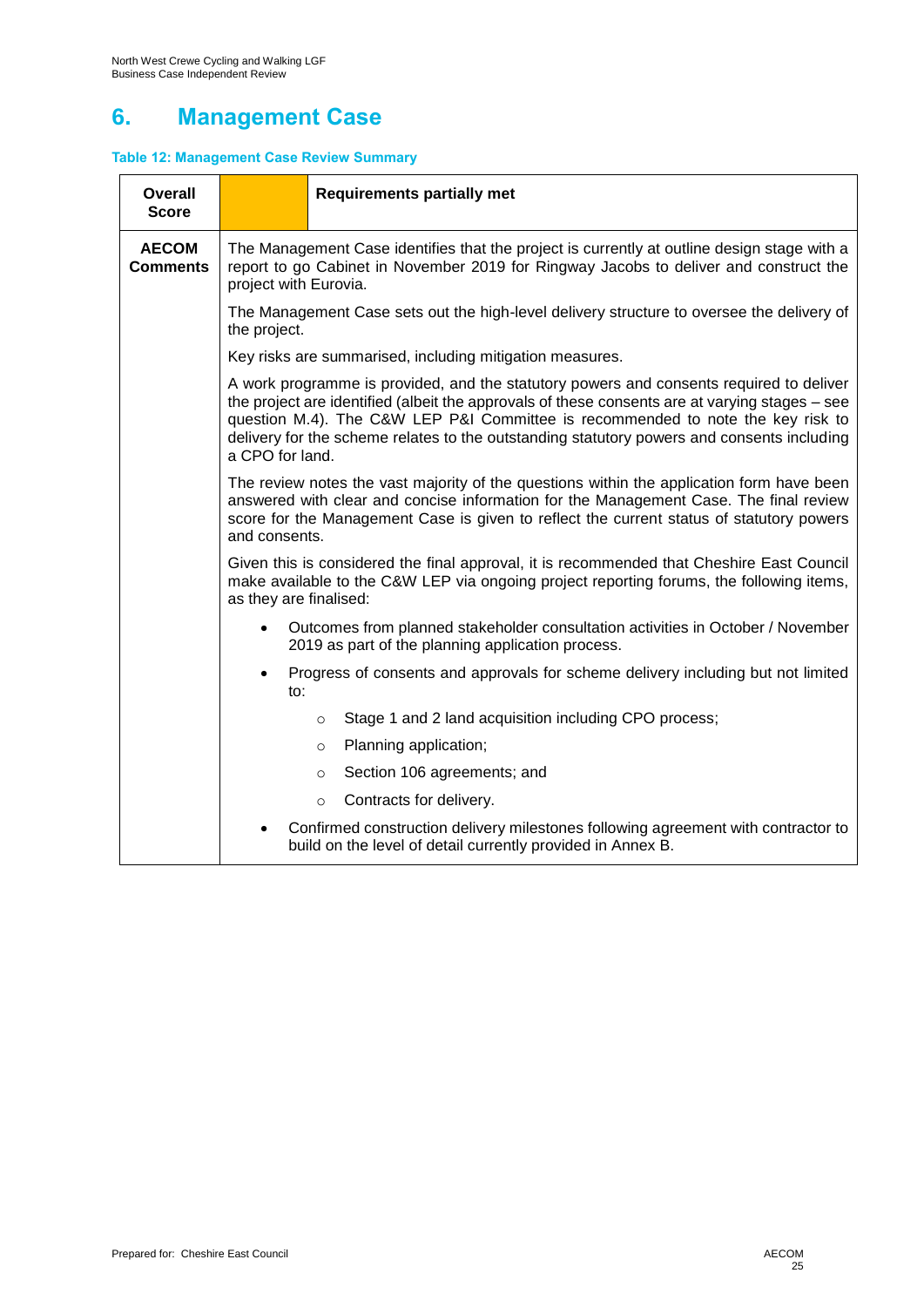#### **Table 13: Management Case Review**

| <b>Ref</b>     | <b>Item</b>                                                                                                                                                                      | <b>Status</b>                           | <b>Comments</b>                                                                                                                                                                                                                                                                                                                                                                                                                                                                                                                                                           |
|----------------|----------------------------------------------------------------------------------------------------------------------------------------------------------------------------------|-----------------------------------------|---------------------------------------------------------------------------------------------------------------------------------------------------------------------------------------------------------------------------------------------------------------------------------------------------------------------------------------------------------------------------------------------------------------------------------------------------------------------------------------------------------------------------------------------------------------------------|
| M1             | Has the proposed governance /<br>organisational structure been<br>provided? Does it provide a<br>robust means of overseeing<br>project delivery with appropriate                 | <b>Requirements</b><br><b>Fully Met</b> | A delivery structure is set out in section E.4. This includes a Programme Board, SRO, Sponsor,<br>Project Team, Design Project Manager and Construction Team, with named personnel for key roles.<br>Section E.4 provides details on the Sustainable Travel Enhancement Programme Project Board<br>responsibilities and proposed meeting schedule. This section also identifies the ultimate                                                                                                                                                                              |
|                | skills / experience?                                                                                                                                                             |                                         | accountability sits with the Board SRO, Richard Hibbert.<br>Section F.1 states Scheme Design will be undertaken by Ringway Jacobs.<br>The structure is considered appropriate for local authority capital delivery and aligns with best practice<br>project management principles.                                                                                                                                                                                                                                                                                        |
| M <sub>2</sub> | Does the project programme<br>demonstrate realistic delivery<br>timescales? Does it provide an<br>appropriate level of detail, e.g. in<br><b>GANTT</b> chart form?               | Requirements<br>substantially<br>met    | Annex B includes a work programme for the project with key tasks set out against quartiles. The work<br>programme includes a breakdown of key activities such as construction stages, planning and design.<br>A GANTT chart has not been provided as part of this Outline Business Case. It is recommended that<br>upon execution of the Delivery Contract and confirmation of construction delivery milestones, a<br>GANTT chart, could be made available to the C&W LEP to improve the level of programme<br>information available. This is not required at this stage. |
| M <sub>3</sub> | Have critical path items and<br>dependencies been clearly<br>identified?                                                                                                         | <b>Requirements</b><br>partially met    | The timescales appear realistic, but the programme does not include specific information relating to<br>the critical path or dependencies between activities.<br>Dependencies are noted (not specifically) throughout the Management Case. An example is included<br>as follows:<br>The programme includes up to 26 months to deliver the CPO required for Stage 2 prior to<br>construction activities in Q3/4, 2021/22. Given the timescales to deliver the CPO, there is a<br>need to stage deliver of the project which is reflected in the programme.                 |
| M4             | Have required statutory powers<br>and consents been identified,<br>including current status and<br>timescales for obtaining these<br>powers if they are not already in<br>place? | <b>Requirements</b><br>partially met    | The Business Case presents a clear understanding of the statutory powers and consents required for<br>the delivery of the project. The score reflects there are a number of outstanding issues to be resolved<br>post this full approval submission. In terms of approvals and consents, the below provides a high-<br>level summary of the key issues:<br>Planning application currently being prepared (to be submitted November 2019 -<br>assessment period Q4, 2019/20, Q1, 2020/21).                                                                                 |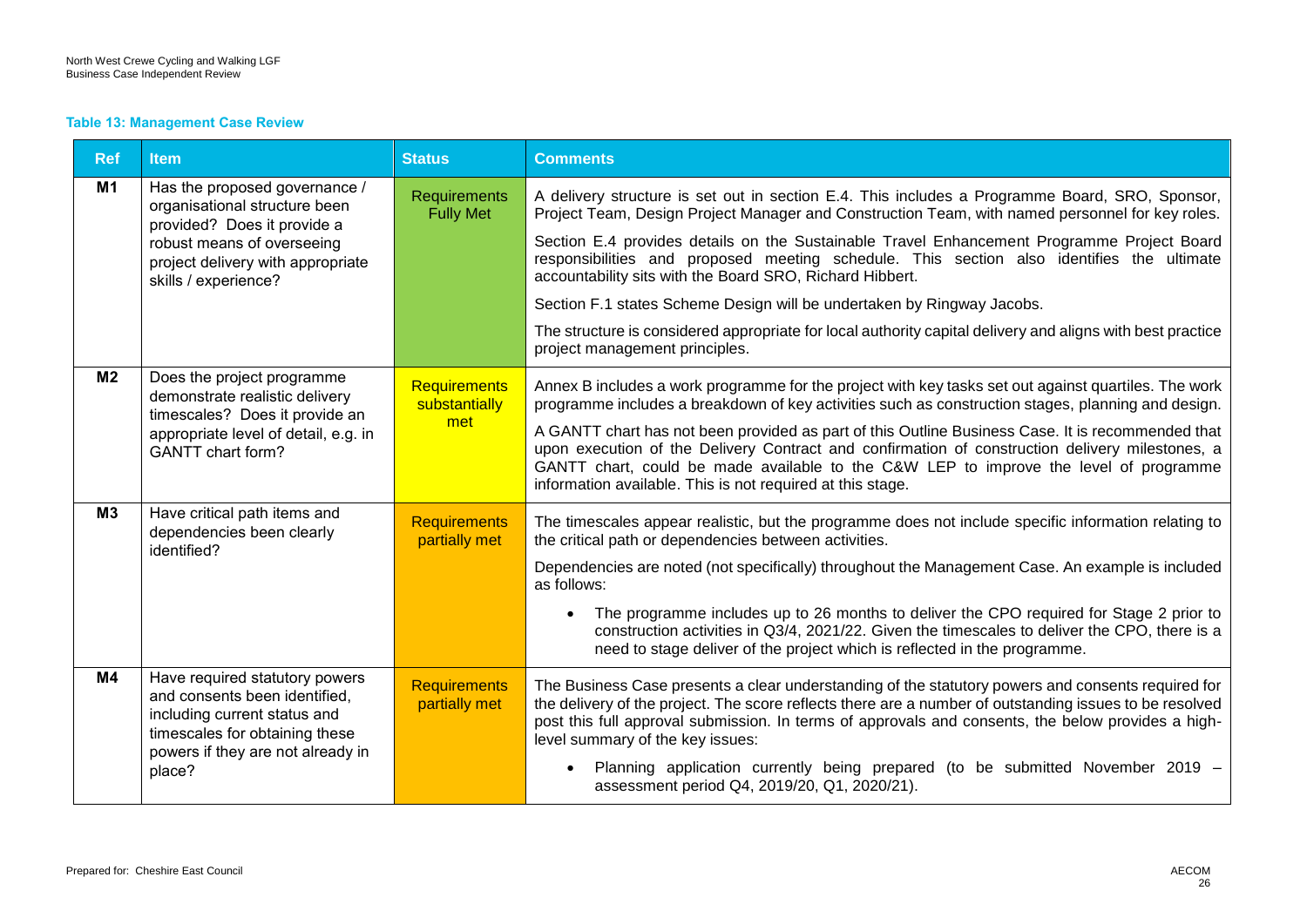| <b>Ref</b>     | <b>Item</b>                                                                                                                                                            | <b>Status</b>                               | <b>Comments</b>                                                                                                                                                                                                                                                                                                                                                                                                                                                                                                                                                                                          |
|----------------|------------------------------------------------------------------------------------------------------------------------------------------------------------------------|---------------------------------------------|----------------------------------------------------------------------------------------------------------------------------------------------------------------------------------------------------------------------------------------------------------------------------------------------------------------------------------------------------------------------------------------------------------------------------------------------------------------------------------------------------------------------------------------------------------------------------------------------------------|
|                |                                                                                                                                                                        |                                             | Land to progress Section 2 requires a CPO. Stage 2 is programmed to commence following<br>the completion of Section 1. The CPO process presents a risk to delivery of section 2 and<br>therefore the potential % contribution towards the scheme costs.                                                                                                                                                                                                                                                                                                                                                  |
|                |                                                                                                                                                                        |                                             | Land required for stage 1 is at advanced stage but not yet complete.                                                                                                                                                                                                                                                                                                                                                                                                                                                                                                                                     |
|                |                                                                                                                                                                        |                                             | Housing planning applications for Leighton submitted (currently being considered) – will<br>inform the Section 106 allocations.                                                                                                                                                                                                                                                                                                                                                                                                                                                                          |
|                |                                                                                                                                                                        |                                             | A plan is in place with Heads of Terms being finalised for Stage 1 land / CPO process being<br>progressed and commitment to forward fund Section 106 allocations as required.                                                                                                                                                                                                                                                                                                                                                                                                                            |
|                |                                                                                                                                                                        |                                             | As the consents (i.e. Planning, Heads of Terms, Section 106 agreements, CPO) have not been<br>formally agreed, it is not possible to comment on any conditions attached that may/may not relate to<br>the project.                                                                                                                                                                                                                                                                                                                                                                                       |
|                |                                                                                                                                                                        |                                             | It is recommended that Cheshire East Council confirm to the C&W LEP via ongoing reporting forums<br>once each consent is obtained.                                                                                                                                                                                                                                                                                                                                                                                                                                                                       |
| M <sub>5</sub> | Have details of the reporting,<br>assurance and approval process<br>been provided?                                                                                     | Requirements<br>substantially<br>met        | The business case is expected to be progressed in line with the LEP Growth Programme Assurance<br>and Accountability Framework, which applies to all schemes funded through the Local Growth Fund<br>programme.                                                                                                                                                                                                                                                                                                                                                                                          |
|                |                                                                                                                                                                        |                                             | Reporting relationships are demonstrated by the organogram provided in E4: Operational Issues. This<br>includes reference in supporting text that monthly meets take place for the Project Board to discuss<br>scheme progression, including scrutinising various aspects of delivery. The SRO will be responsible<br>for feeding back to the STEPS Programme Board.                                                                                                                                                                                                                                     |
|                |                                                                                                                                                                        |                                             | Internal Cheshire East Council reporting and approvals processes for the Design Contract are<br>anticipated in November 2019.                                                                                                                                                                                                                                                                                                                                                                                                                                                                            |
| M <sub>6</sub> | Has evidence of scheme delivery<br>been provided, to demonstrate<br>that the delivery body has the<br>capability and means to<br>successfully implement the<br>scheme? | <b>Requirements</b><br>substantially<br>met | The Outline Business Case states Cheshire East Council have proven experience in the delivery of<br>capital and revenue programmes on time and on budget. Evidence of scheme delivery is presented<br>with regard to the £7 million Crewe Green roundabout improvement scheme (completed on<br>schedule and to budget). The scheme shares similarities in regard to delivery of shared cycleways<br>and footways, in addition to crossing points for cyclists and pedestrians. The scheme also included<br>a C&W LEP contribution; highlighting experience delivering schemes via this governance route. |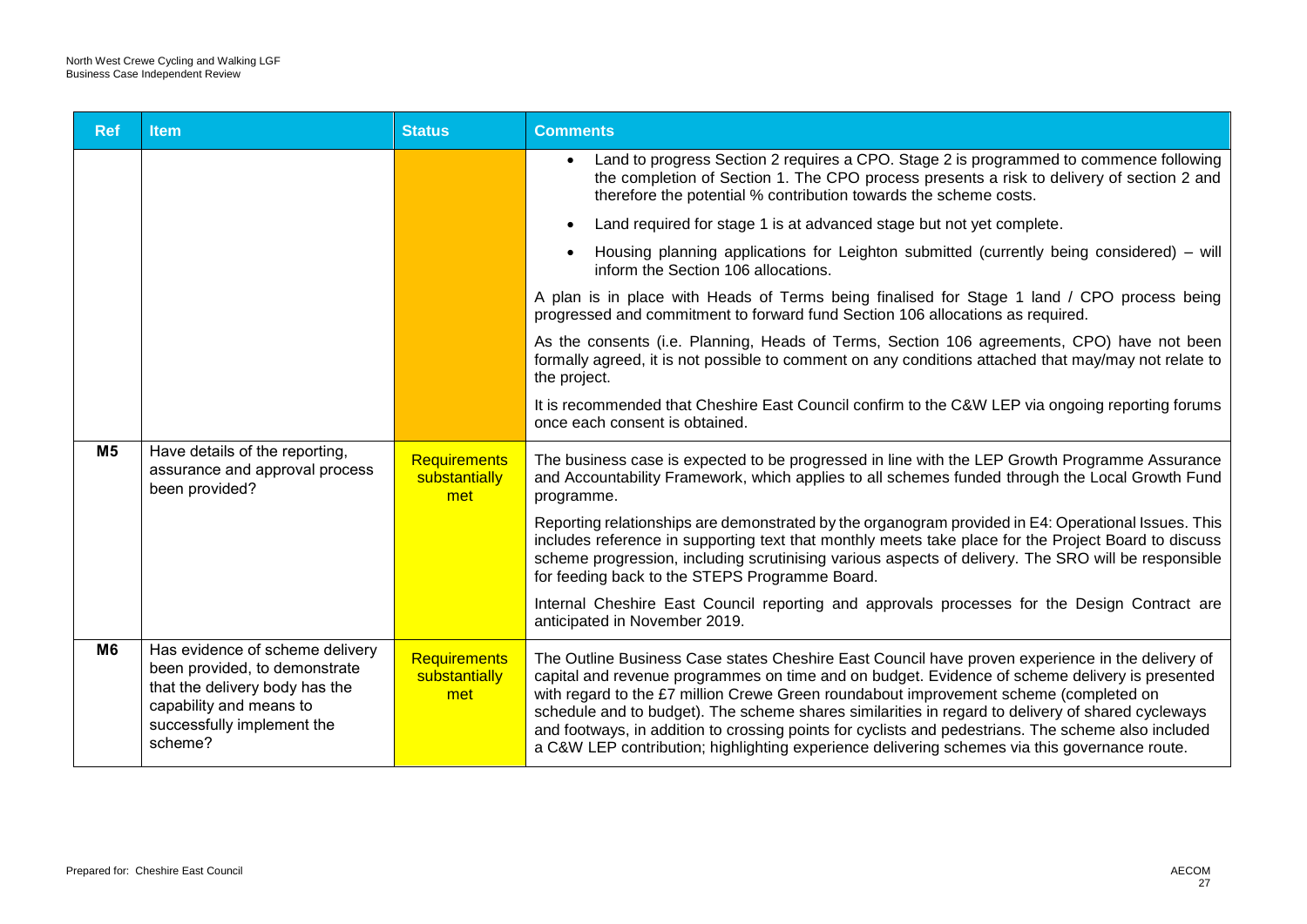| <b>Ref</b>     | <b>Item</b>                                                                                                                                                   | <b>Status</b>                        | <b>Comments</b>                                                                                                                                                                                                                                                                                                                                                                                                                                                                                     |
|----------------|---------------------------------------------------------------------------------------------------------------------------------------------------------------|--------------------------------------|-----------------------------------------------------------------------------------------------------------------------------------------------------------------------------------------------------------------------------------------------------------------------------------------------------------------------------------------------------------------------------------------------------------------------------------------------------------------------------------------------------|
| M7             | Have key risks been identified<br>and are suitable mitigation<br>measures proposed?                                                                           | Requirements<br>substantially<br>met | Key risks are identified in section E.6 to demonstrate the project is considered low risk. This<br>includes their likely impact and mitigation. The risk register is included at Annex C.                                                                                                                                                                                                                                                                                                           |
|                |                                                                                                                                                               |                                      | The owner of the overall Risk Management Strategy sits with the STEPS Board Chair (section E.6).<br>The Board is identified as forum for discussion of key risks.                                                                                                                                                                                                                                                                                                                                   |
|                |                                                                                                                                                               |                                      | Section E.6 states the risk register will be monitored as part of the project but provides no<br>timebound measure for this activity. It is recommended that a commitment is made to update the<br>risk register at regular intervals e.g. monthly through to the completion of the project.                                                                                                                                                                                                        |
| M <sub>8</sub> | Is there a Stakeholder<br>Management Plan that identifies<br>key stakeholders and details how<br>engagement / consultation will be<br>undertaken?             | Requirements<br>substantially<br>met | A Stakeholder Plan has been developed for this scheme in line with Council's Standard Practice.<br>The summary of the Stakeholder Plan is provided in Annex E and includes communication time for<br>October/November 2019, covering website/press release/social media/letters and enquiries. Future<br>pre-construction engagement is also forecast for Autumn 2020.                                                                                                                              |
|                |                                                                                                                                                               |                                      | The Plan also identifies the key stakeholders based on their requirements, and proposed<br>engagement channel and frequency.                                                                                                                                                                                                                                                                                                                                                                        |
|                |                                                                                                                                                               |                                      | The following summarises the engagement activities undertaken to date:                                                                                                                                                                                                                                                                                                                                                                                                                              |
|                |                                                                                                                                                               |                                      | Engagement for the LTP in Summer 2018 more broadly for walking and cycling proposals                                                                                                                                                                                                                                                                                                                                                                                                                |
|                |                                                                                                                                                               |                                      | Engagement with Network Rail regarding tie in at Bouderstone Bridge                                                                                                                                                                                                                                                                                                                                                                                                                                 |
|                |                                                                                                                                                               |                                      | Engagement with land owners via agents                                                                                                                                                                                                                                                                                                                                                                                                                                                              |
|                |                                                                                                                                                               |                                      | Engagement with Cheshire East Cycling and Walking Champion                                                                                                                                                                                                                                                                                                                                                                                                                                          |
|                |                                                                                                                                                               |                                      | Stakeholder engagement specifically for this project taking place October / November 2019:<br>land owners fronting the proposed route to inform the planning application.                                                                                                                                                                                                                                                                                                                           |
|                |                                                                                                                                                               |                                      | It is recommended the outcomes from planned stakeholder consultation activities in October /<br>November 2019, as well as pre-construction engagement, be made available to C&W LEP through<br>ongoing project reporting activities (when available).                                                                                                                                                                                                                                               |
| M9             | Has a Monitoring & Evaluation<br>Plan been provided that identifies<br>proposed data / performance<br>indicators to monitor against the<br>scheme objectives? | <b>Requirements</b><br>partially met | A Monitoring and Evaluation Plan is not included within the Business Case. However, Cheshire East<br>Council have committed in Section E.7 to data collection and evaluation. Details in Section E.7<br>notes that Cheshire East Council has established a mechanism for monitoring and evaluating the<br>outputs, outcomes and monetary benefits resulting from investment across sustainable travel<br>programmes within the local authority. Monitoring and evaluation is undertaken annually by |